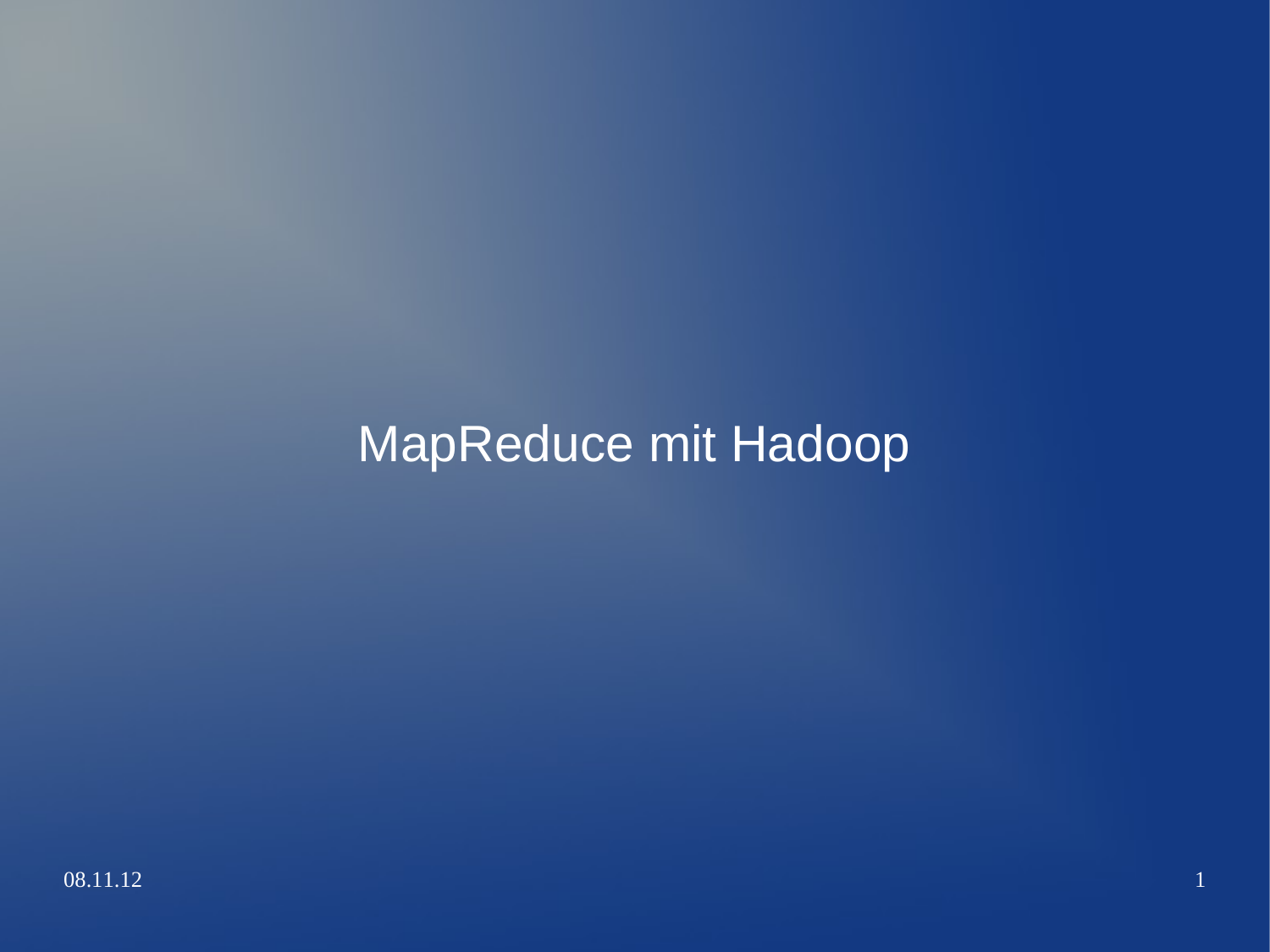# Lernziele / Inhalt

- Wiederholung MapReduce
- Map in Hadoop
- Reduce in Hadoop
- Datenfluss
- Erste Schritte
- Alte vs. neue API
- Combiner Functions
- $08.11.12$  and  $0.11.12$  and  $0.11.12$  and  $0.11.12$  and  $0.11.12$  and  $0.11.12$  and  $0.11.12$  and  $0.11.12$  and  $0.11.12$  and  $0.11.12$  and  $0.11.12$  and  $0.11.12$  and  $0.11.12$  and  $0.11.12$  and  $0.11.12$  and  $0.11.12$  • mehr als Java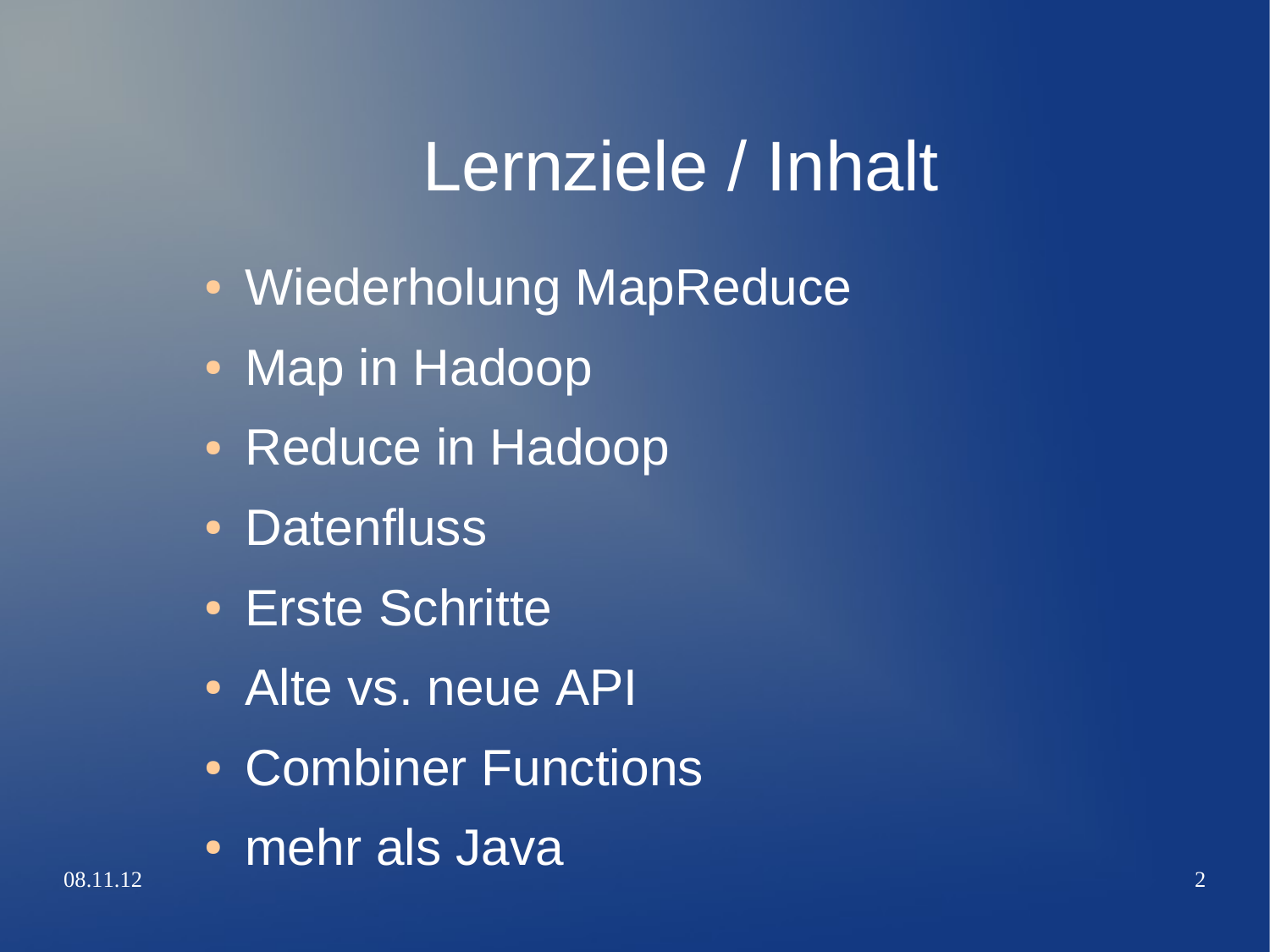Wiederholung **MapReduce**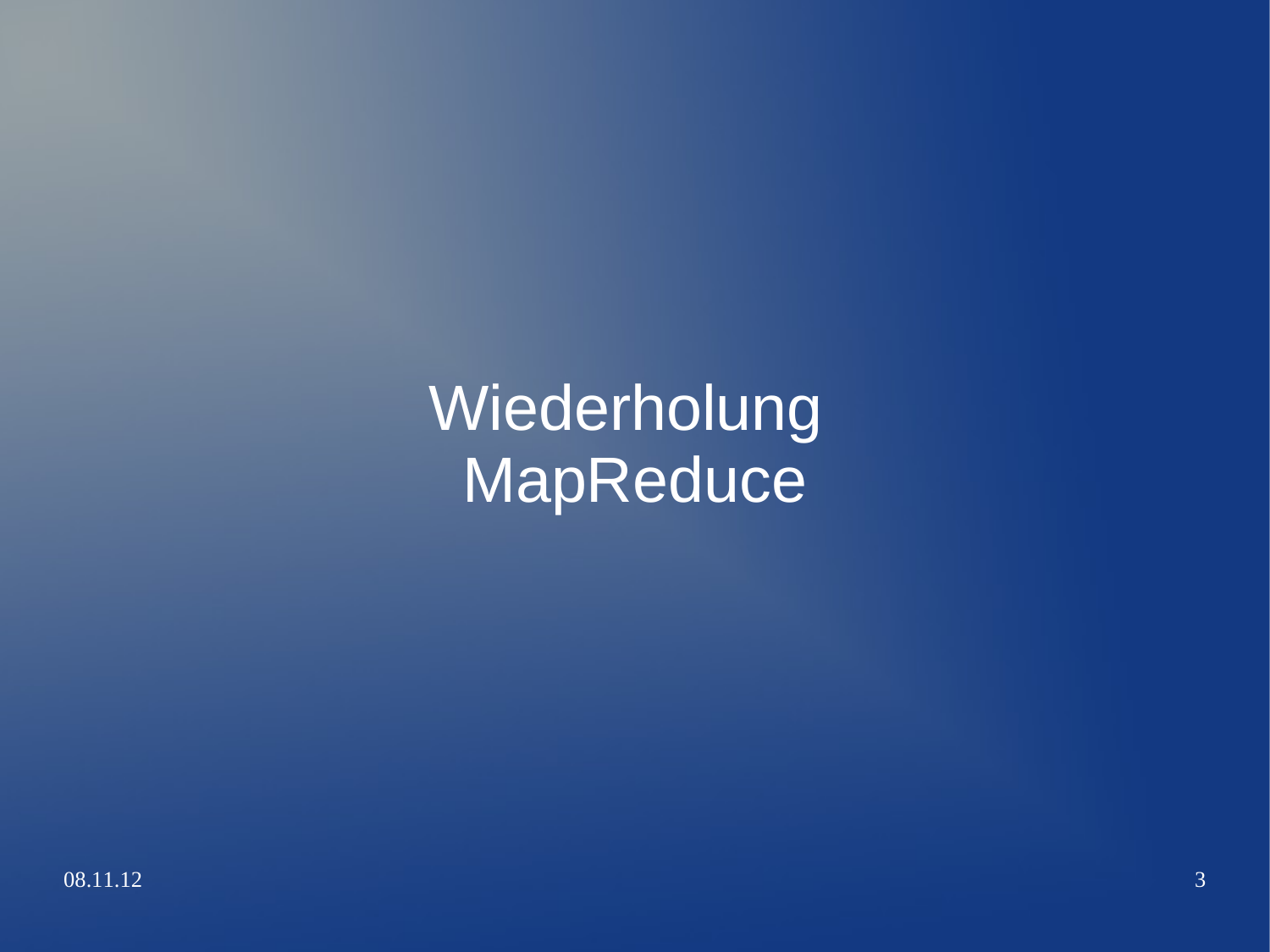# Eigenschaft von MapReduce

- Programmiermodell für Datenverarbeitung
- Inhärent parallel
- shared nothing
- Zwei Phasen
	- Map-Phase
	- Reduce-Phase
- Algorithmen typischerweise umgesetzt als Sequenz von MapReduce Operationen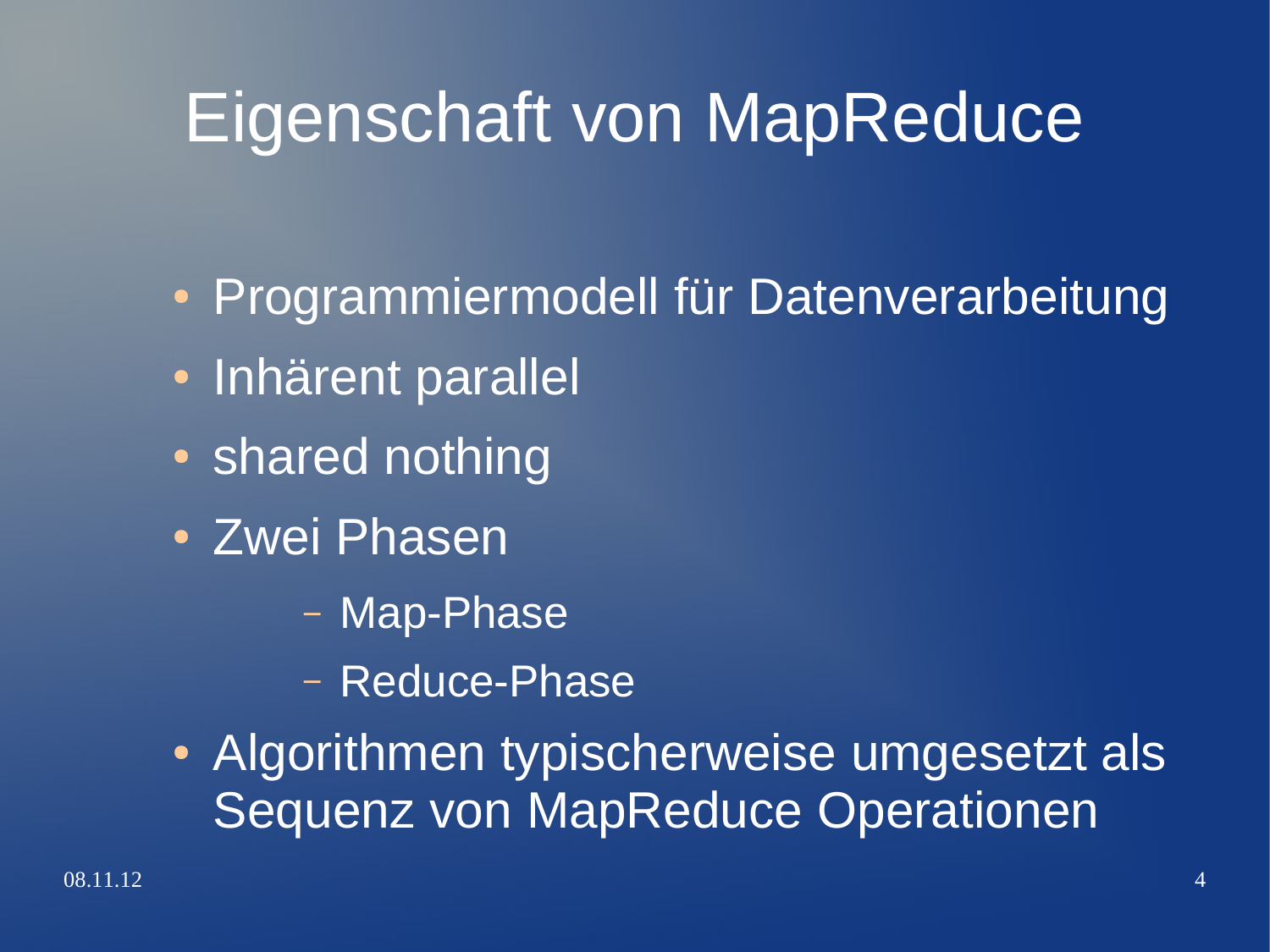

|        | Input              | Output                        |
|--------|--------------------|-------------------------------|
| map    | $<$ k1, v1>        | list( <k2, v2="">)</k2,>      |
| reduce | $<$ k2, list(v2) > | list( <b>k3</b> , <b>v3</b> ) |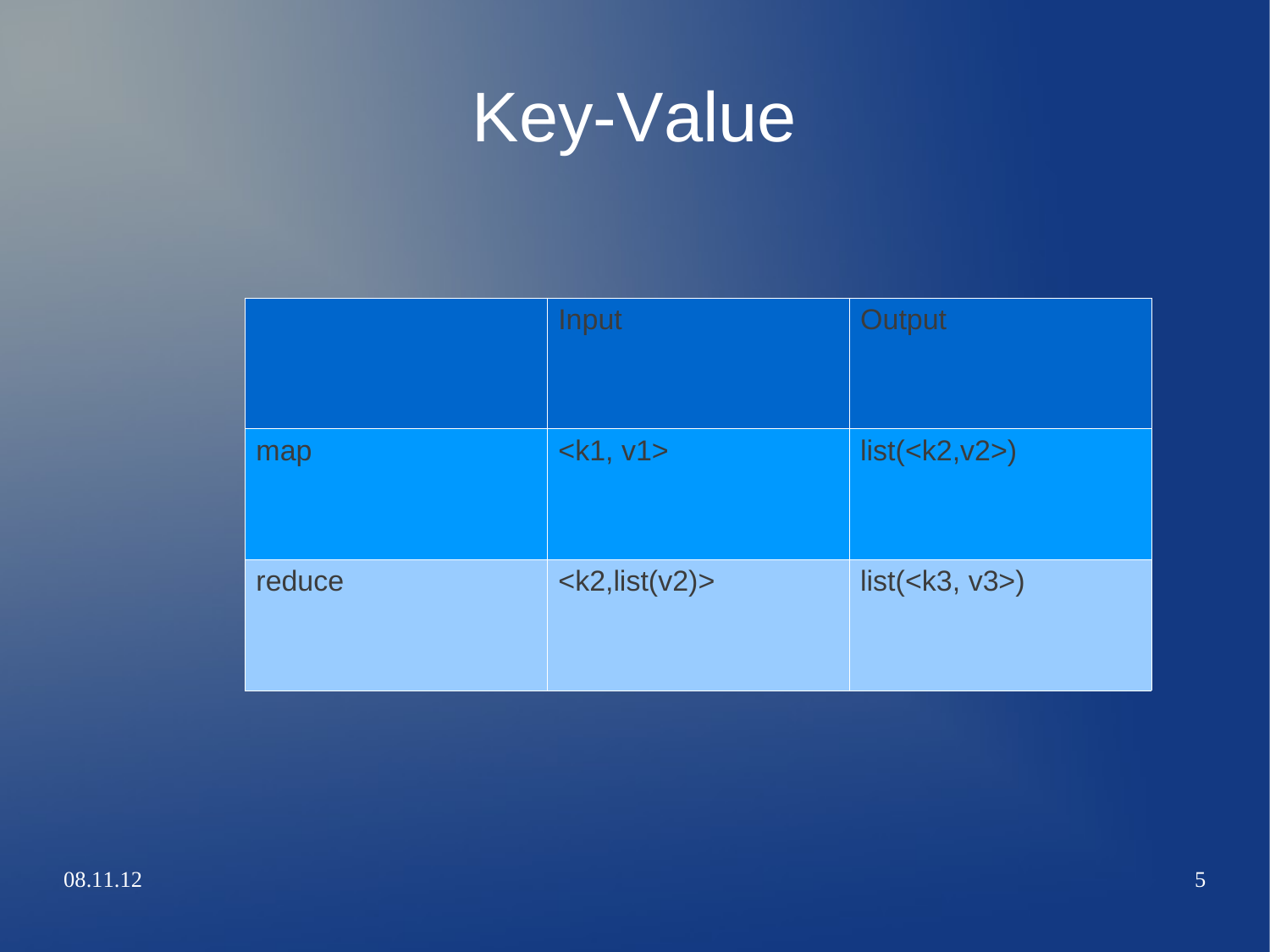### Wordcount mit MapReduce

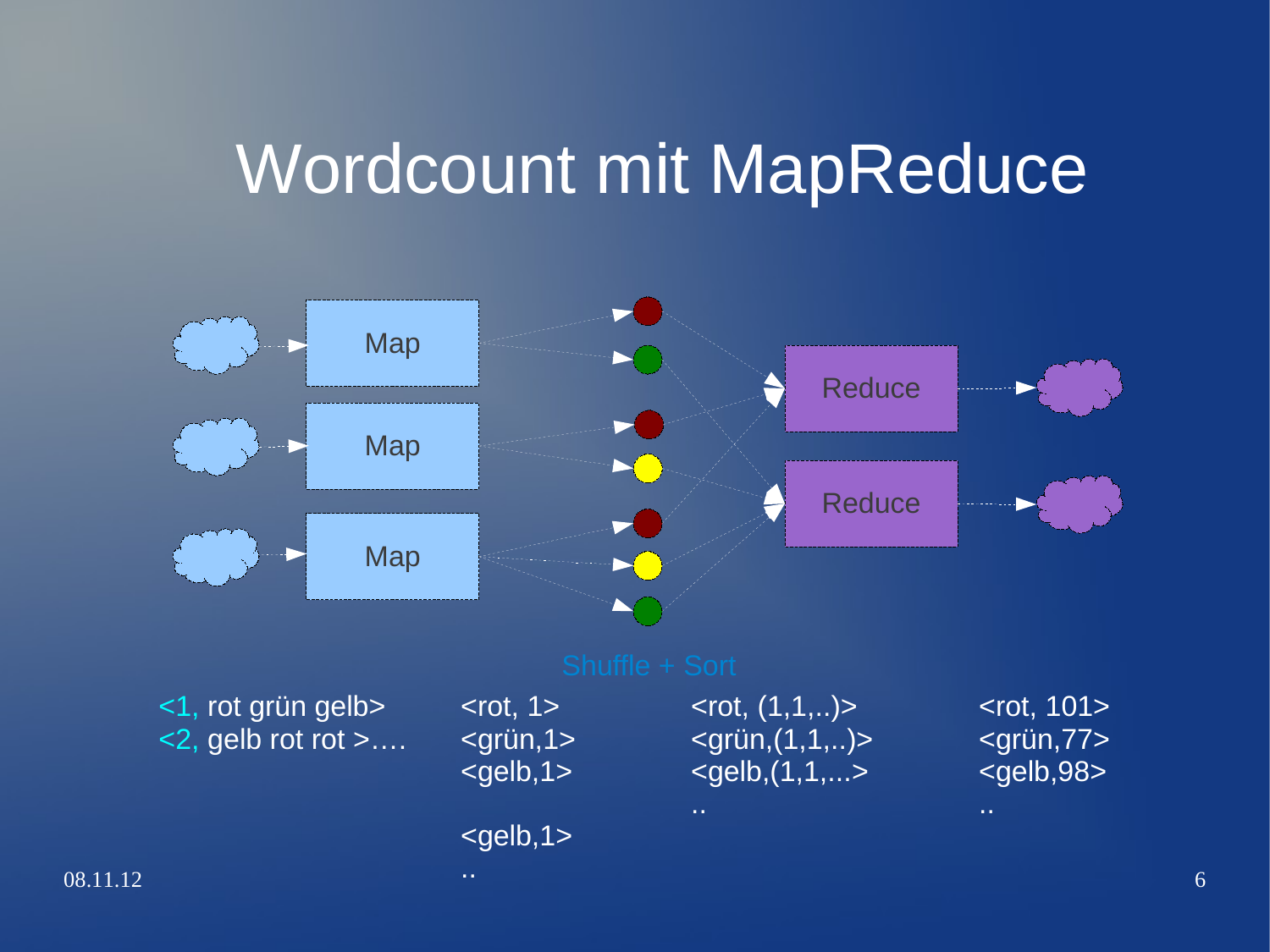### Map<sup>1</sup>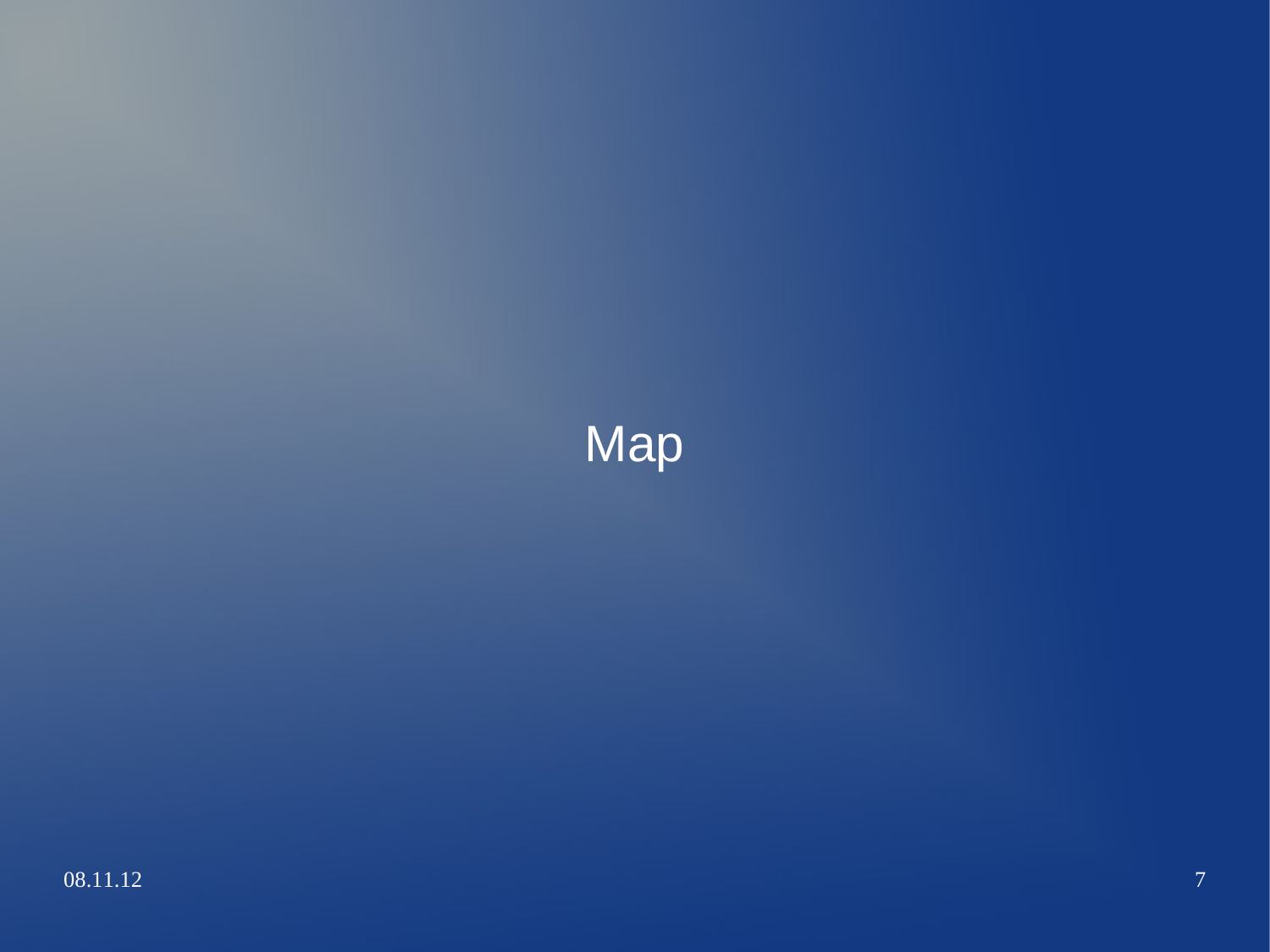## Mapper

● public static class Map extends Mapper<LongWritable, Text, Text, IntWritable>

- Abstrakte generische Klasse Mapper
	- Package: org.apache.hadoop.mapreduce
	- Vier *type parameter:* 
		- *Input Key*
		- *Input Value*
		- *Output Key*
		- *Output Value*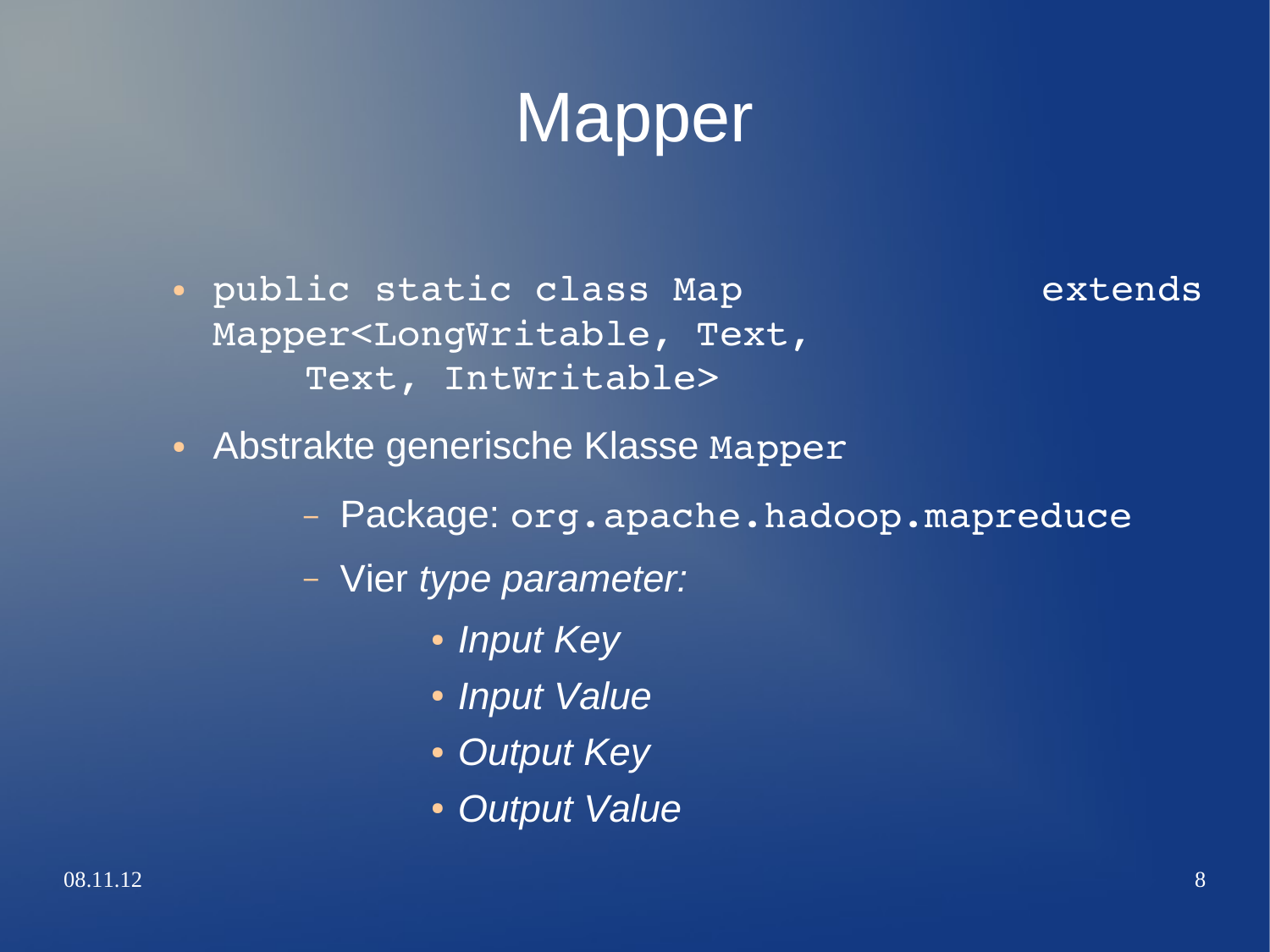

### • Hadoop-eigene Basis-Typen

- optimiert für Netzwerk Serialisierung
- in package org.apache.hadoop.io
	- LongWritable statt long
	- IntWritable statt int
	- Text statt String
	- $\bullet$  . . .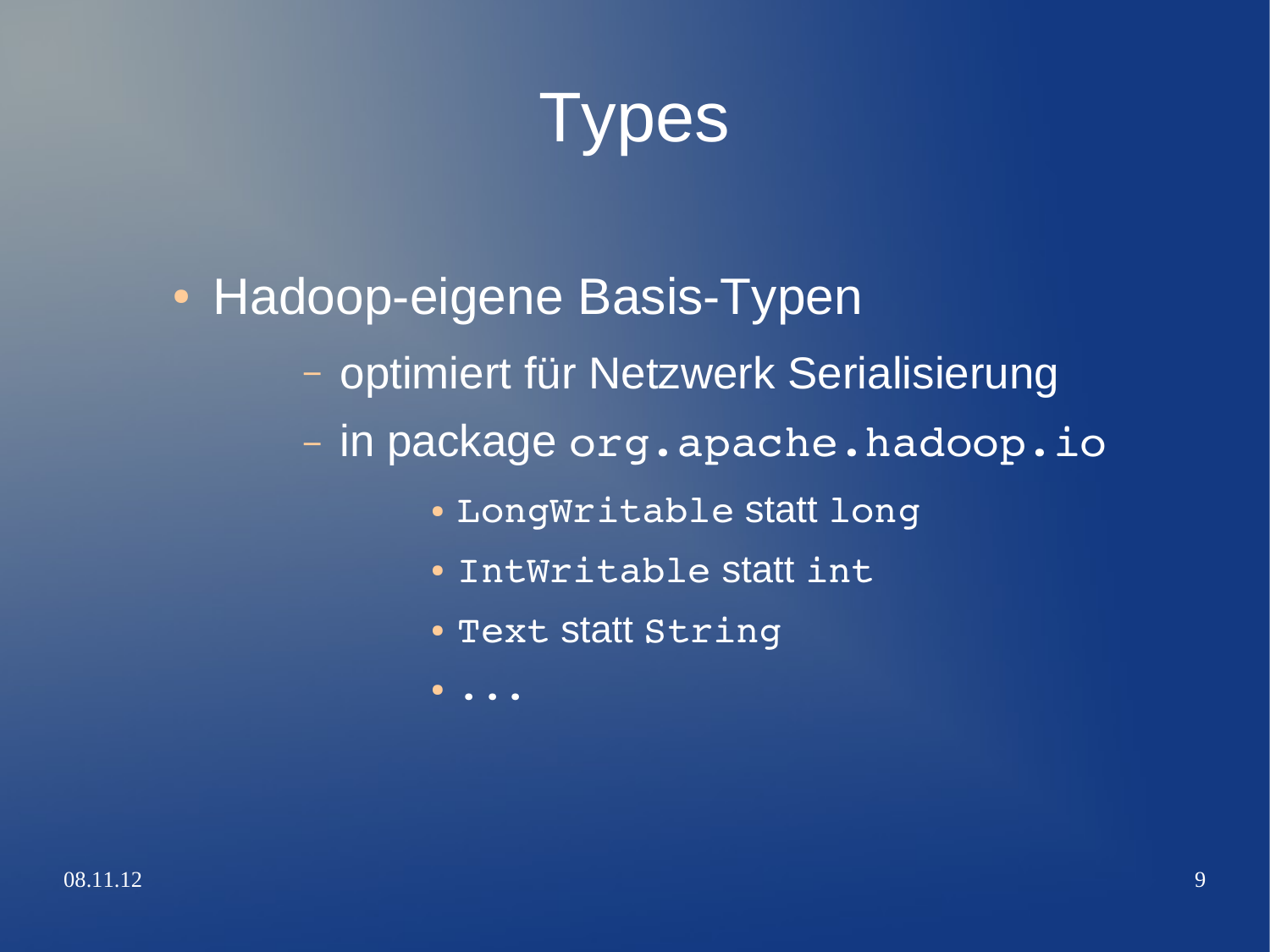### map - context

• map Methode

public void map(LongWritable key, Text value, Context context) throws IOException, InterruptedException {.....}

• org.apache.hadoop.mapreduce Class Mapper.Context – auch für für Ergebnis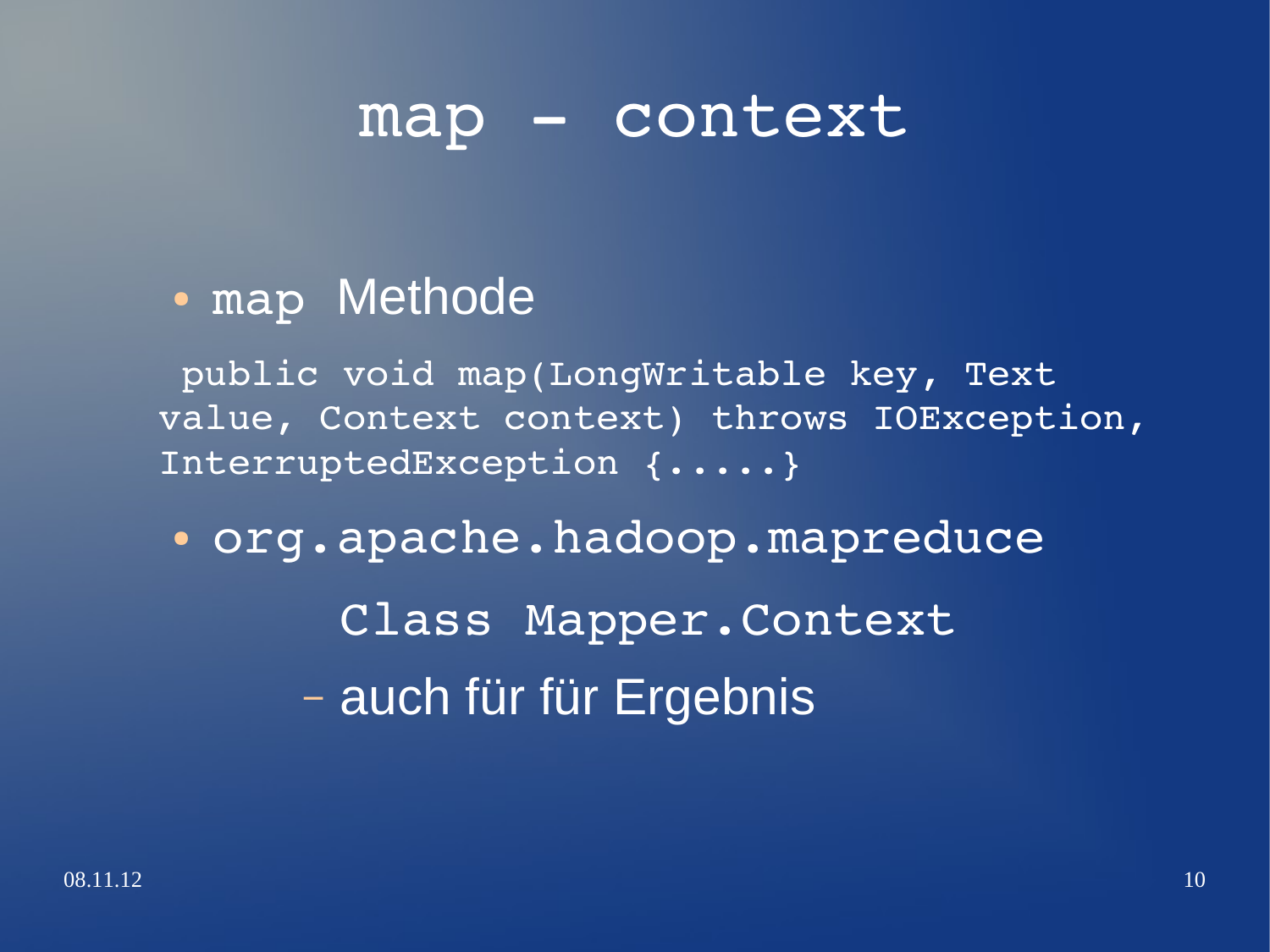### Reduce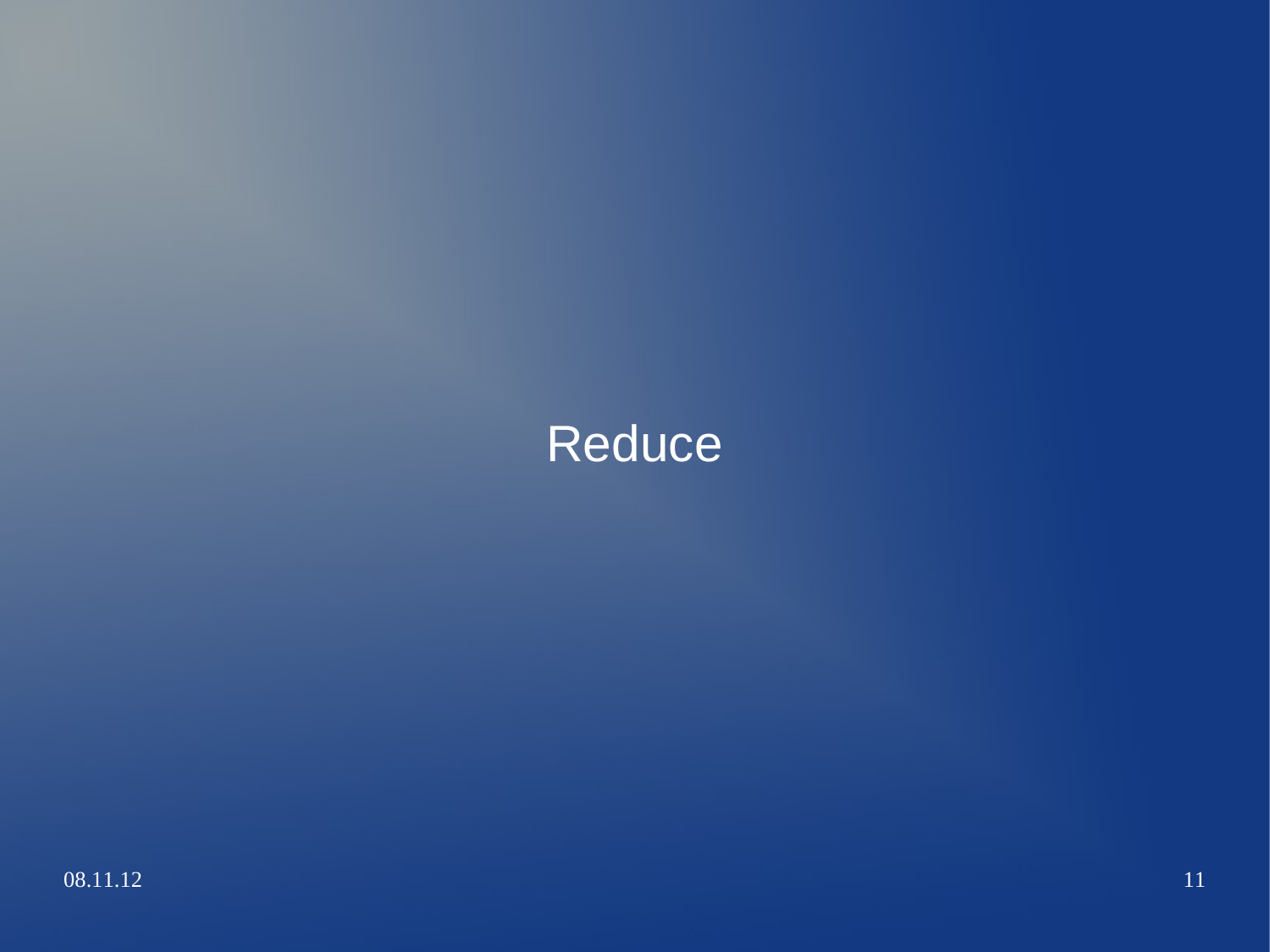### Reducer

- public static class Reduce extends Reducer<Text, IntWritable, Text, IntWritable>
- Abstrakte generische Klasse Reducer
	- Package: org.apache.hadoop.mapreduce
	- Vier *type parameter:* 
		- *Input Key* (selber Typ, wie map output key!)
		- *Input Value* (selber Typ, wie map output value!)
		- *Output Key*
		- *Output Value*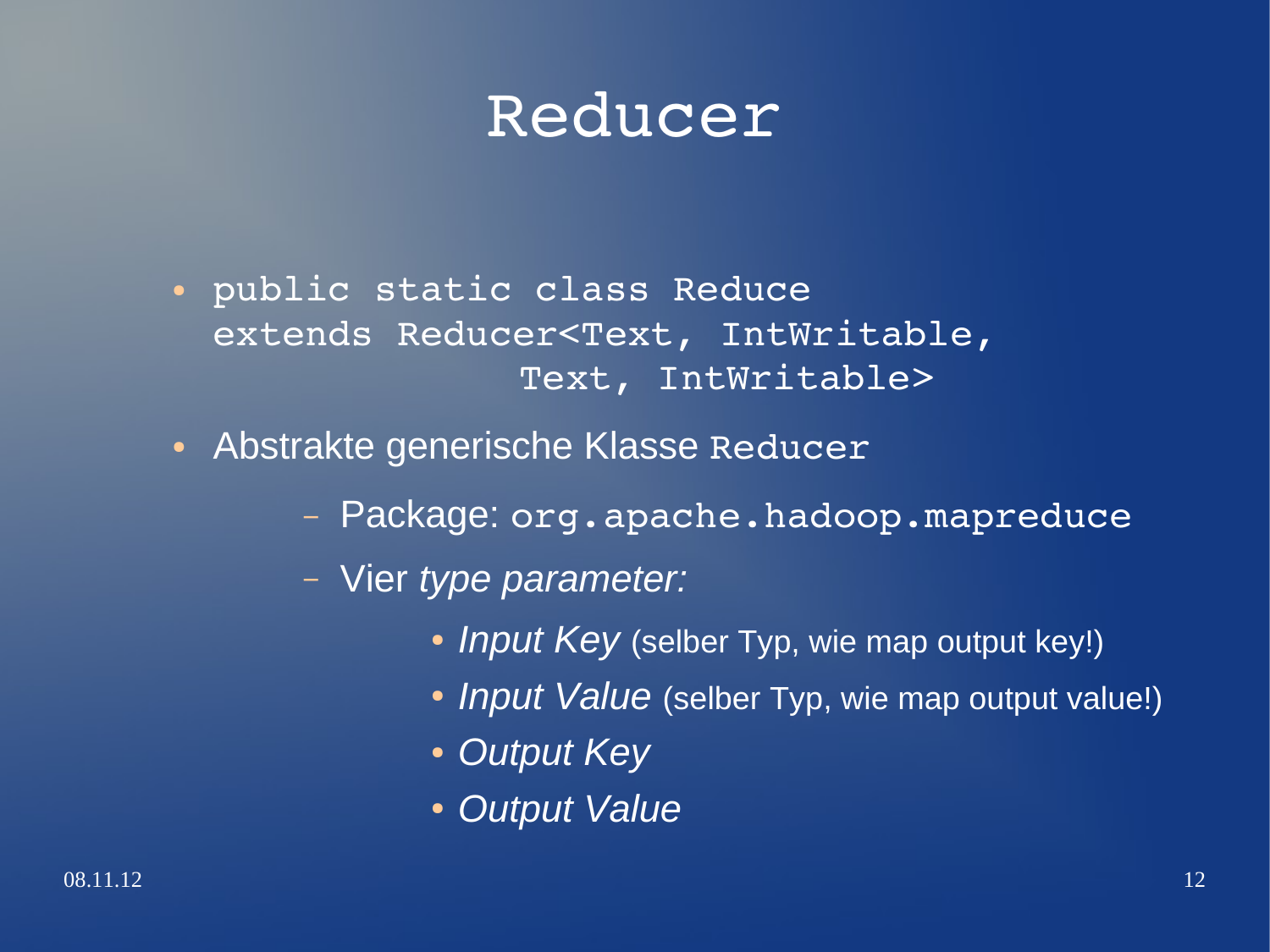### reduce method

● public void reduce (Text key, Iterable<IntWritable> values, Context context) throws IOException, InterruptedException

|        | Input              | Output              |
|--------|--------------------|---------------------|
| reduce | $<$ k2, list(v2) > | $list(\leq k3, v3)$ |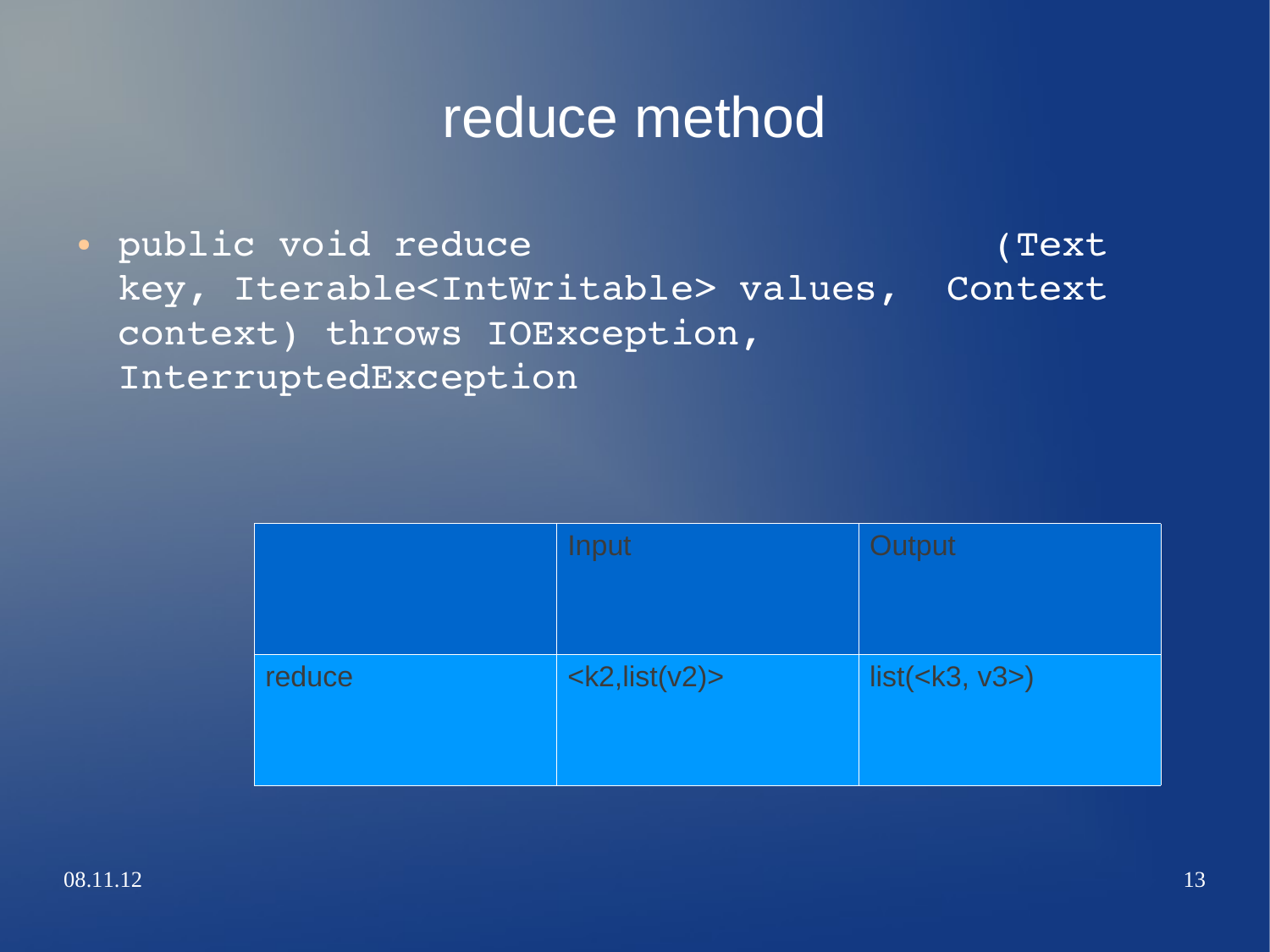### Datenfluss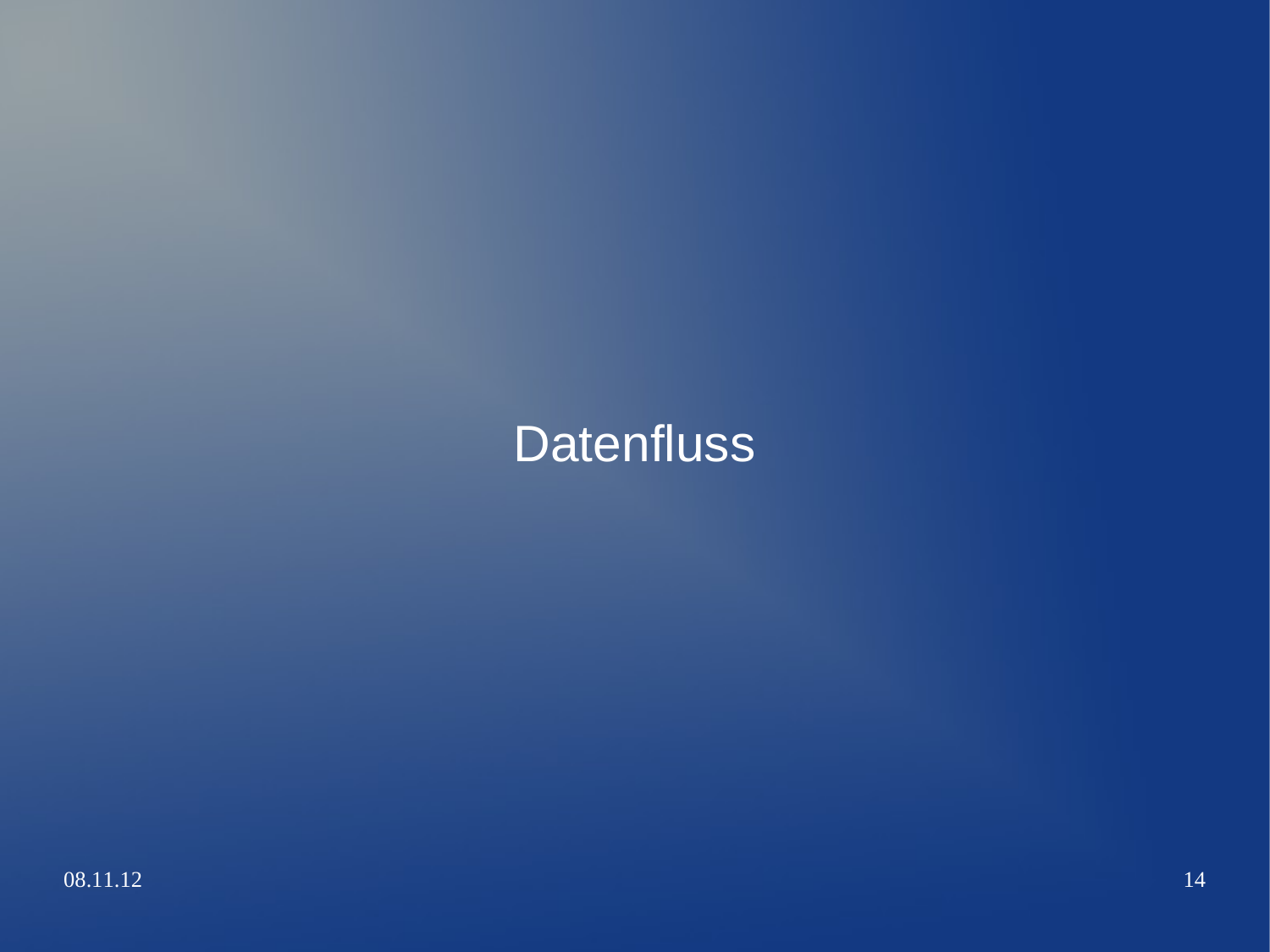### **Datenfluss**

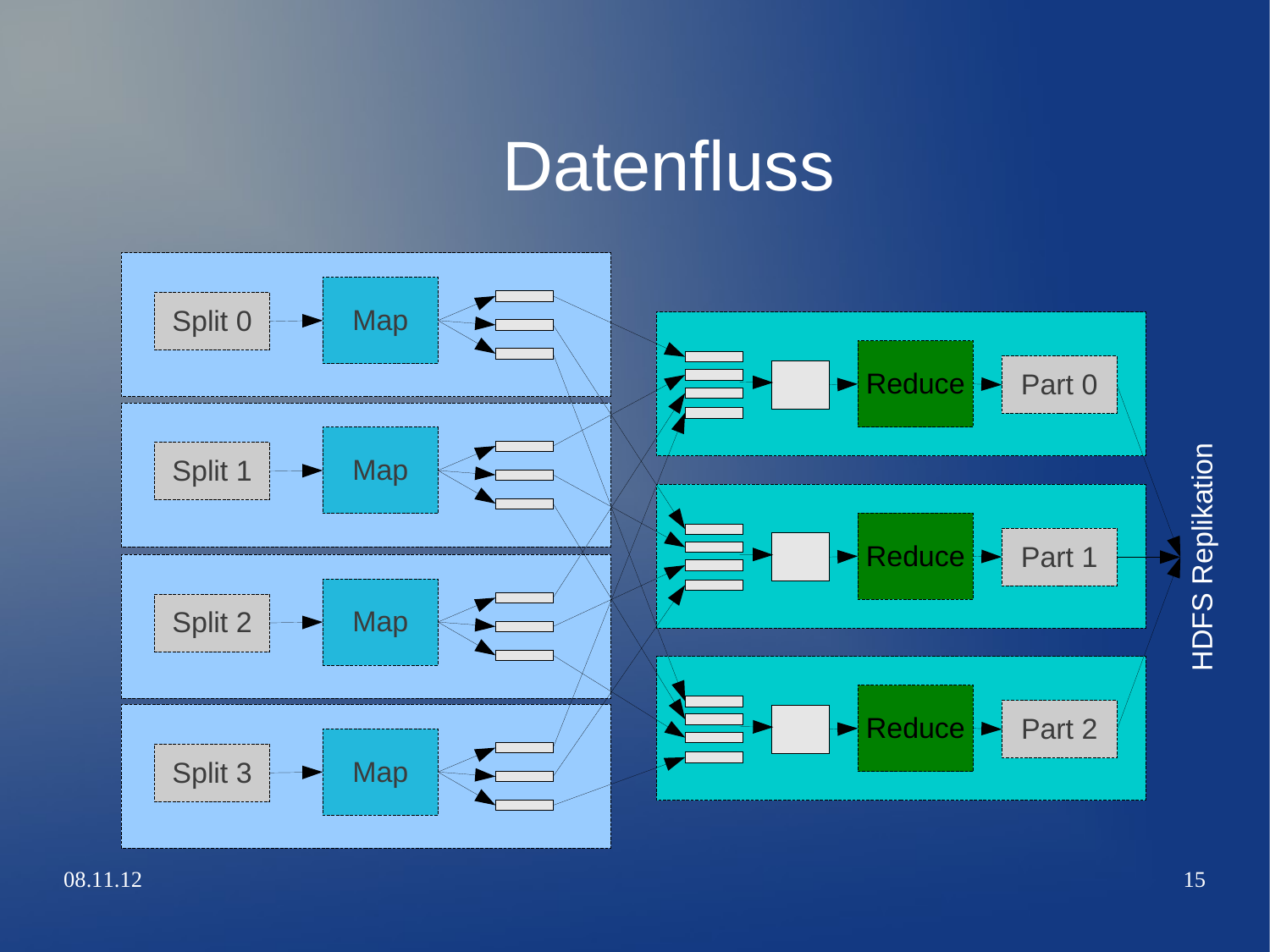- Map Output wird auf die lokale Platte gespeichert
- Reduce Tasks keine *data locality*
- Reduce Output nach HDFS
	- Netzwerk Bandbreite wird verbraucht wegen Replikation
- Mehrere Reducer => map task teilen ihren output auf (eine Partition pro reducer)
	- kann durch user defined partitioning gesteuert werden
- Ohne Reducer: Shuffling nicht nötig (Optimierung!)
	- volle Parallelität bis auf HDFS Replikation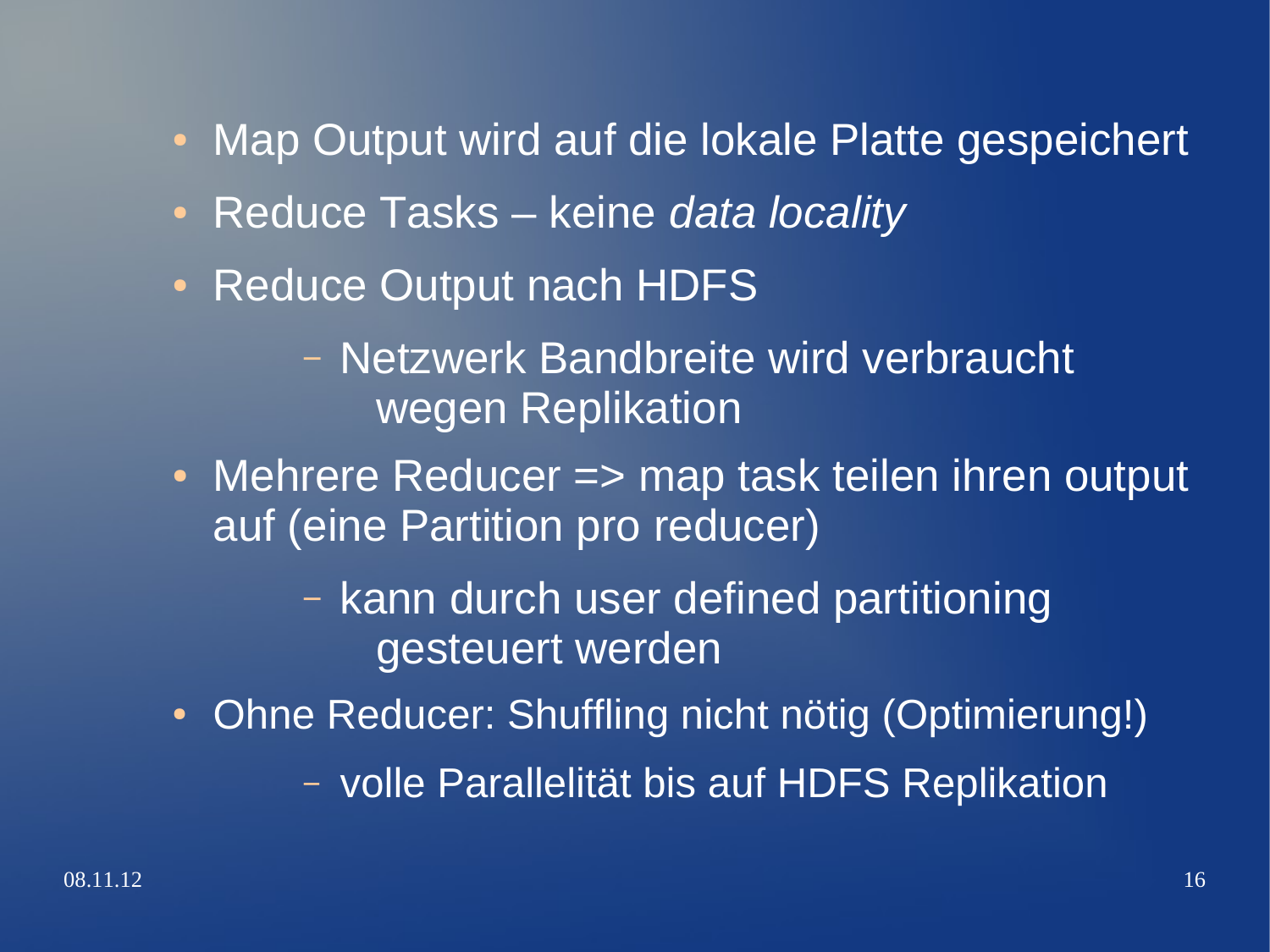## **Output**

- Output in HDFS
- Eine Datei pro Reducer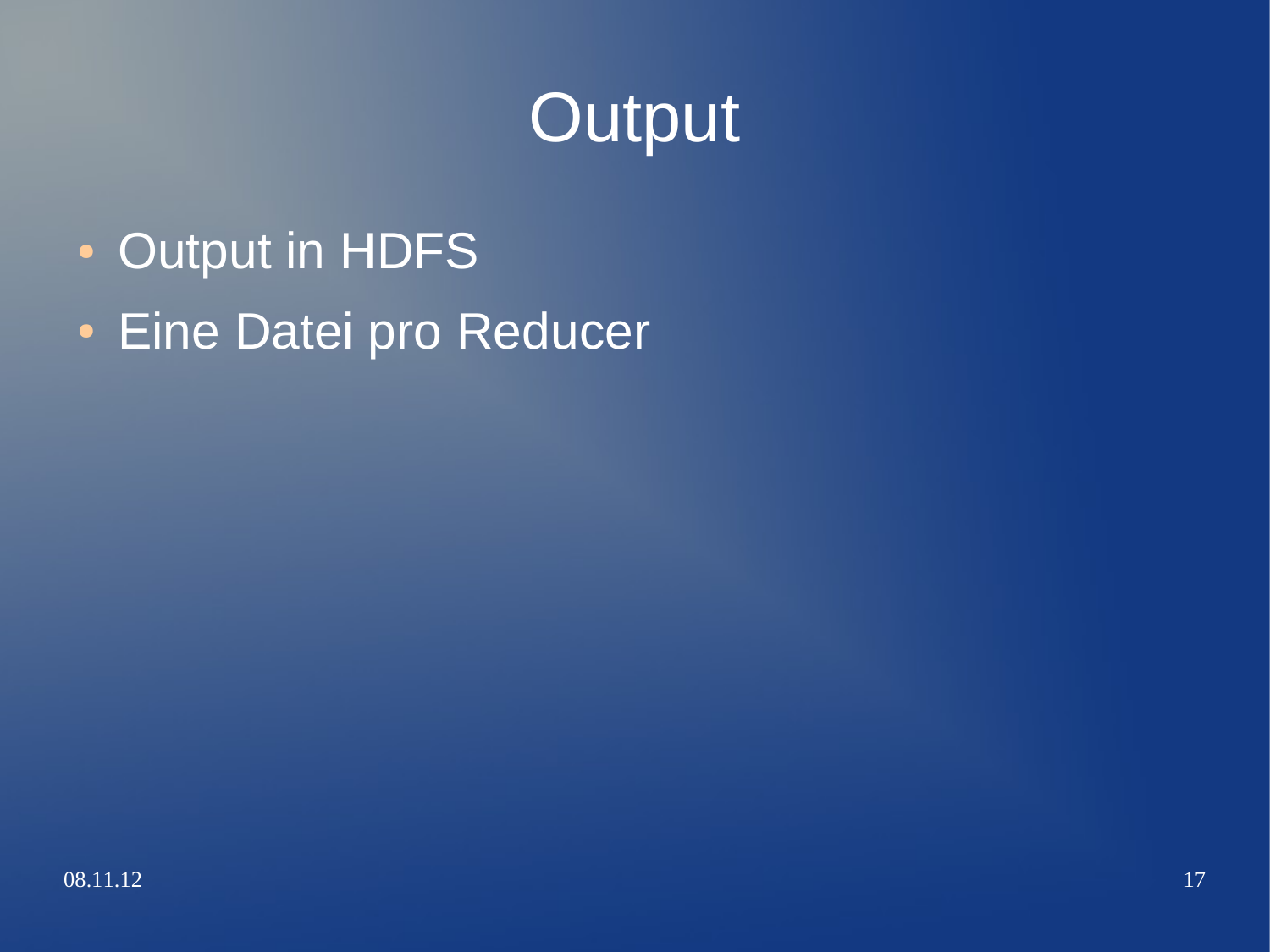## MapReduce Job ausführen

### • mit Hilfe des Job Objekts

- Spezifiziert den Job
- Kontrolliert, wie Job ausgeführt wird
- siehe Beispielcode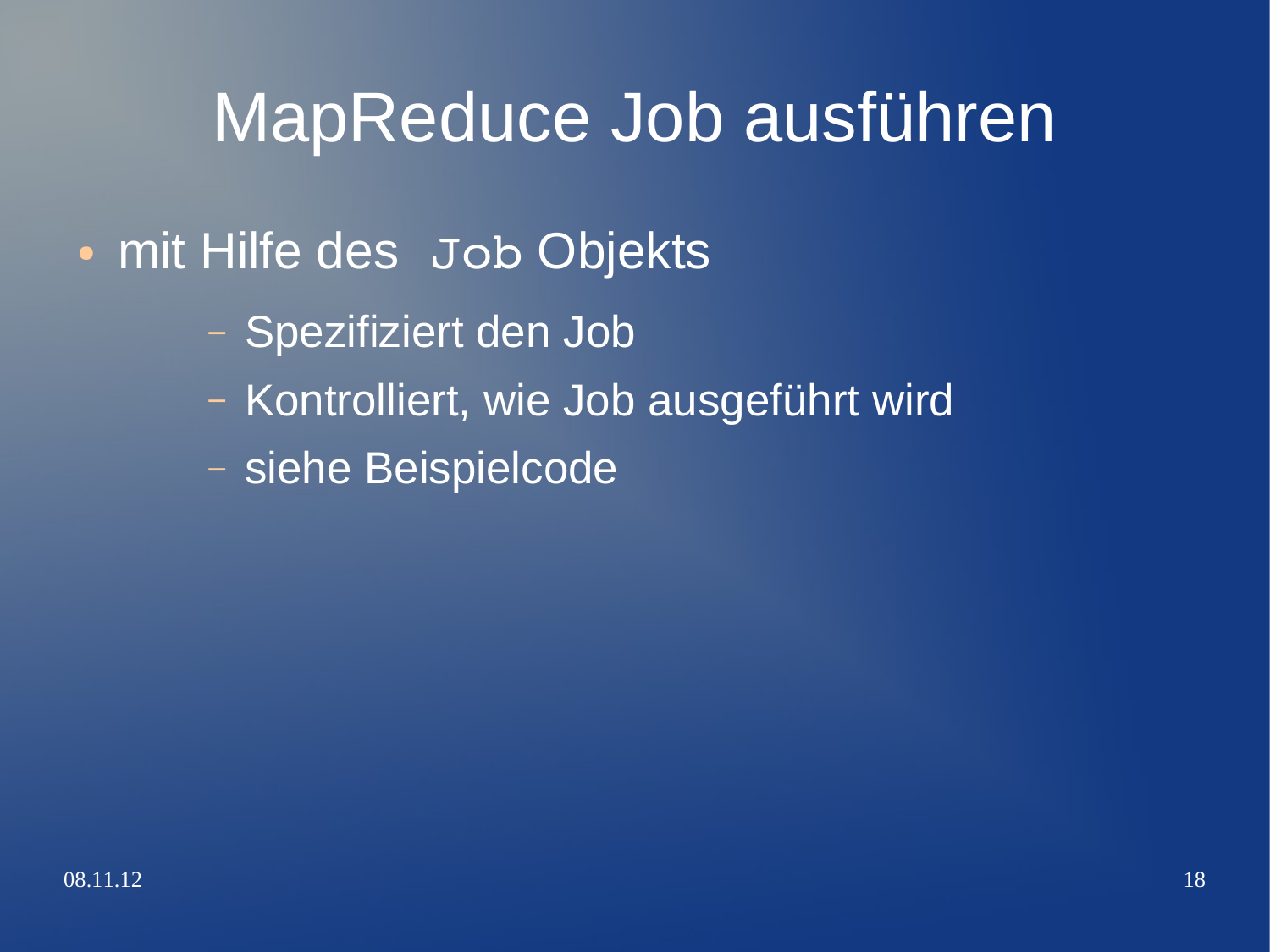### Erste Schritte

- Hadoop (pseudo distributed) installieren, siehe
- Wordcount bauen (mit Maven)
	- mvn clean package
- Hadoop starten
	- \${HADOOP\_HOME}/bin/start-all.sh
	- eventuell log-Files kontrollieren (\${HADOOP\_HOME}/logs
- Text-Input Dateien ins HDFS kopieren
	- ./bin/hadoop dfs -copyFromLocal /home/chris/tmp/files /inputText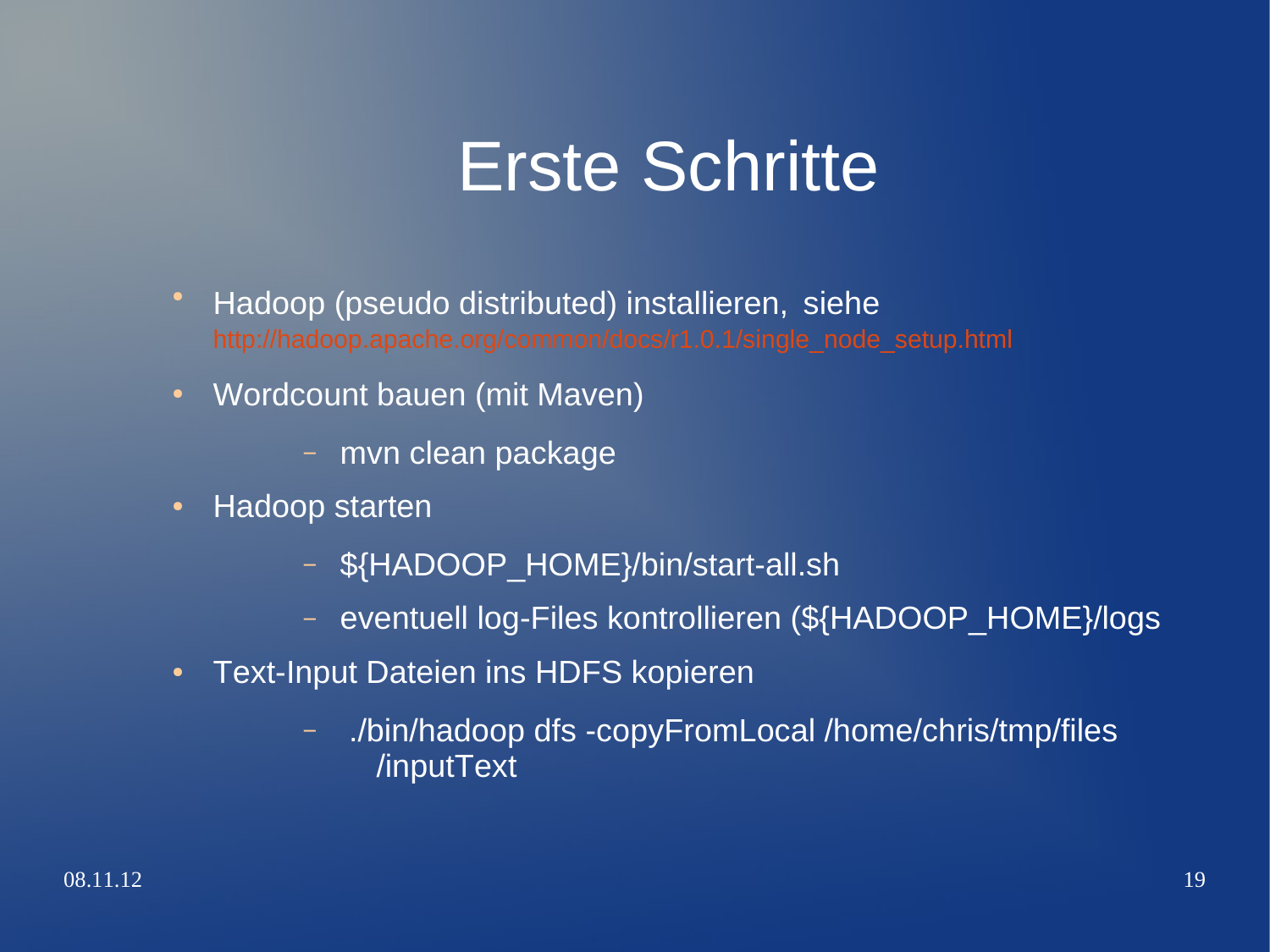## Erste Schritte

- Kontrollieren: bin/hadoop dfs -ls /
- ausführen: ./bin/hadoop jar ~/workspace/wordcount/target/wordcount-0.0.1-SNAPSHOT-job.jar /inputText /outputCounts/
- output gibt nützliche Infos, wie
	- ID des Jobs: job\_201203291058\_0002
	- Zahl der Map und Reduce Tasks
- ./bin/hadoop dfs -ls /outputCounts
- ins lokale FS kopieren und kontrollieren
	- ./bin/hadoop dfs -getmerge /outputCounts ~/tmp/outputcounts
	- head ~/tmp/outputcounts
	- sort -rnk 2 ~/tmp/outputcounts > ~/tmp/outputcountssorted
	- head ~/tmp/outputcountssorted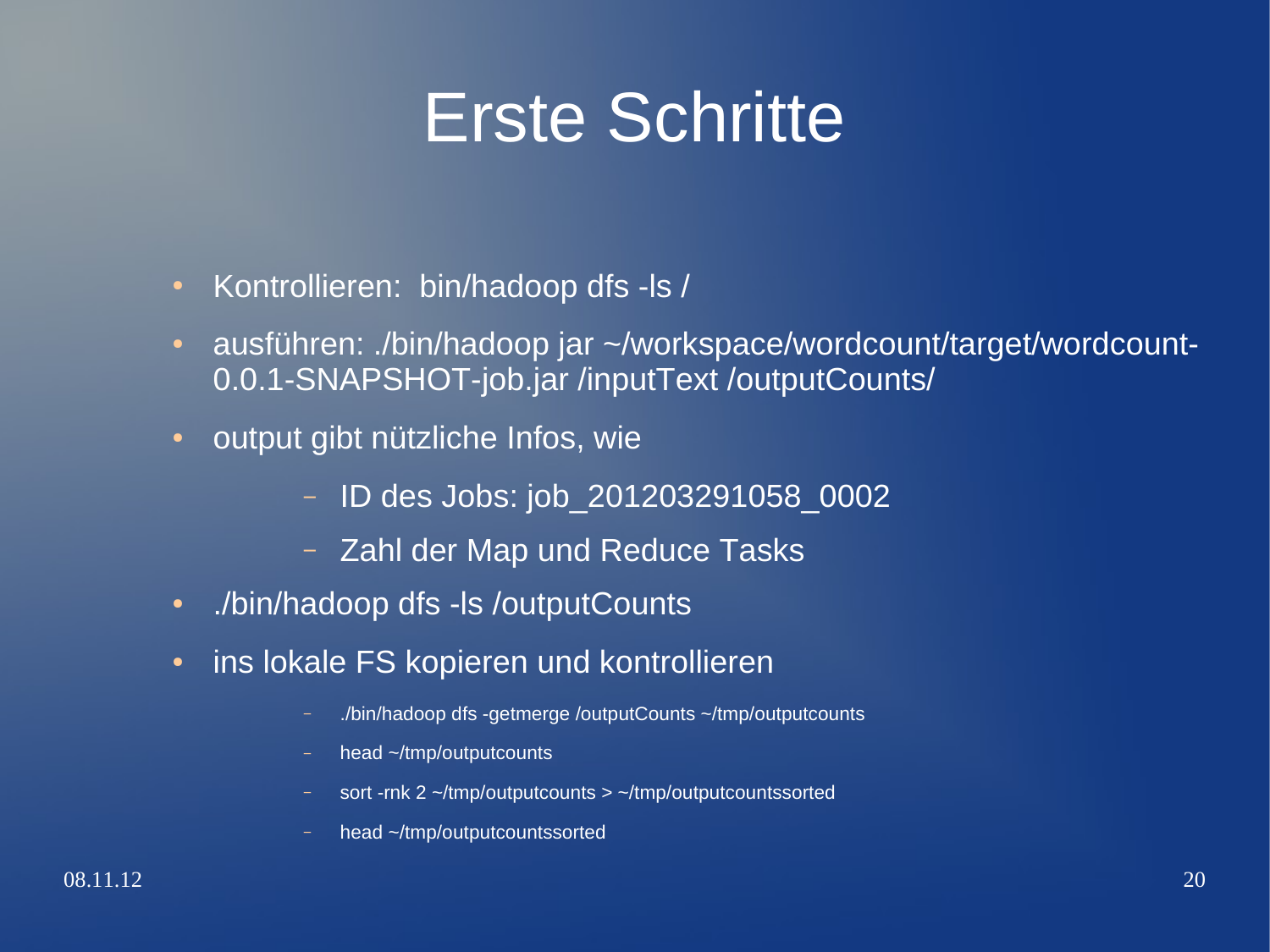### alte API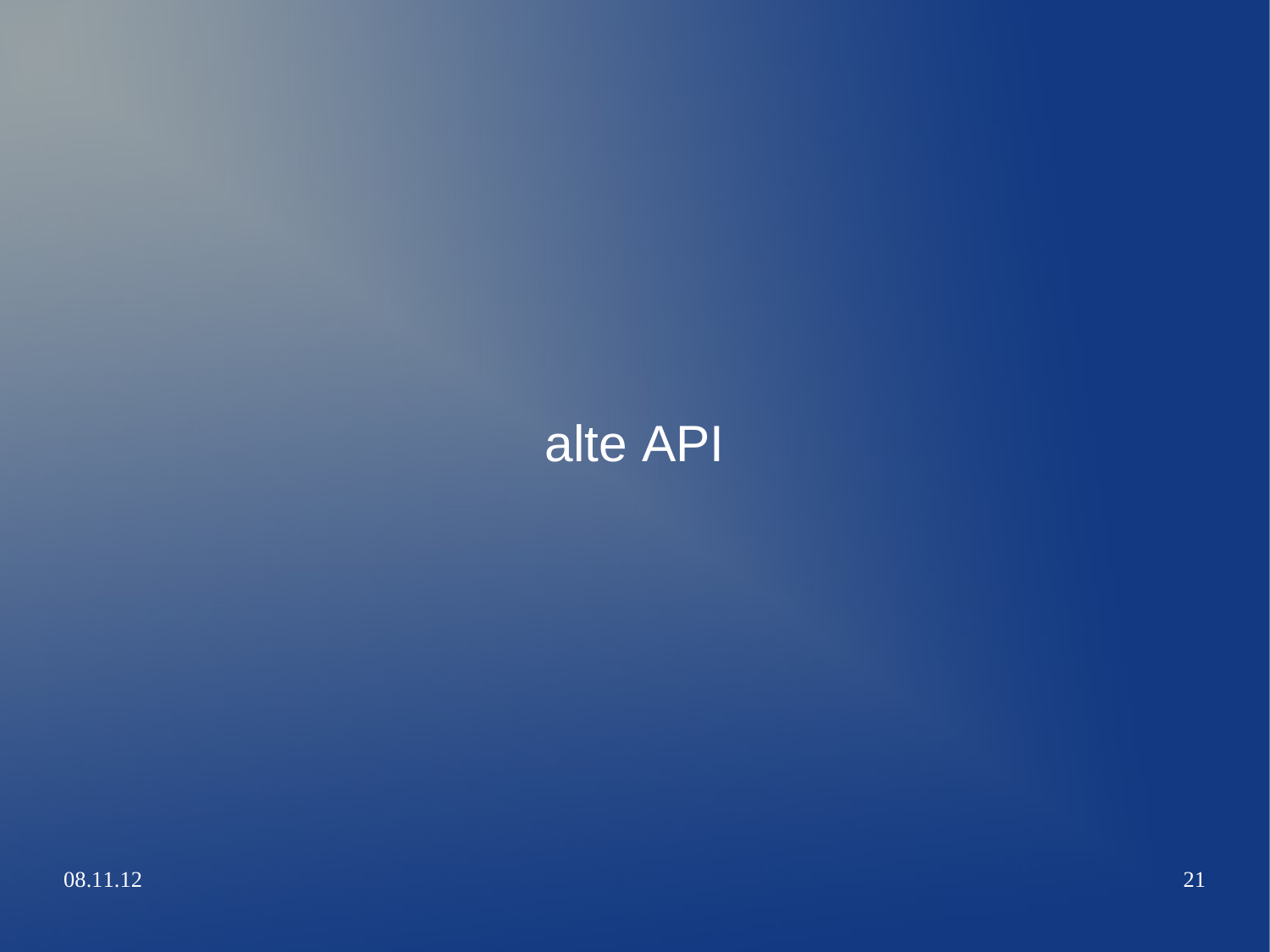## alte vs neue API

- alte API vor Hadoop 0.20.0
	- in org.apache.hadoop.mapred
	- type-incompatible zur neuen 1.x (0.20)
- neue API nicht vollständig in 1.x
	- $-$  =  $>$  alte wird empfohlen
- Unterschiede in der Neuen
	- abstrakte Klassen statt Interfaces
	- Context Objects für Kommunikation mit MapReduce System
		- Context statt JobConf, OutputCollector, Reporter
	- mapper und reducer können run() überschreiben
	- InteruptedException Handling möglich

– ...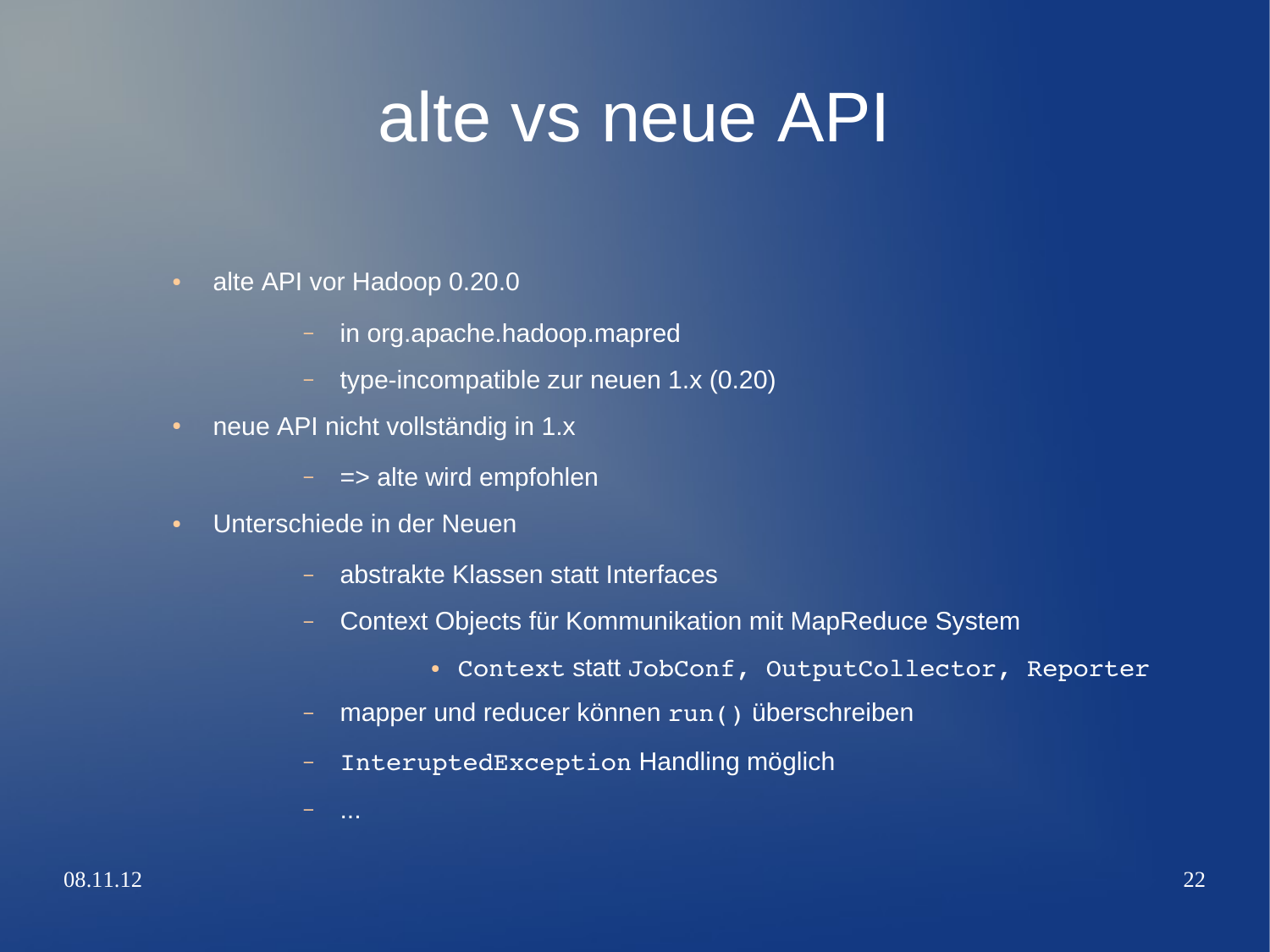### Optimierung mit *Combiner Functions*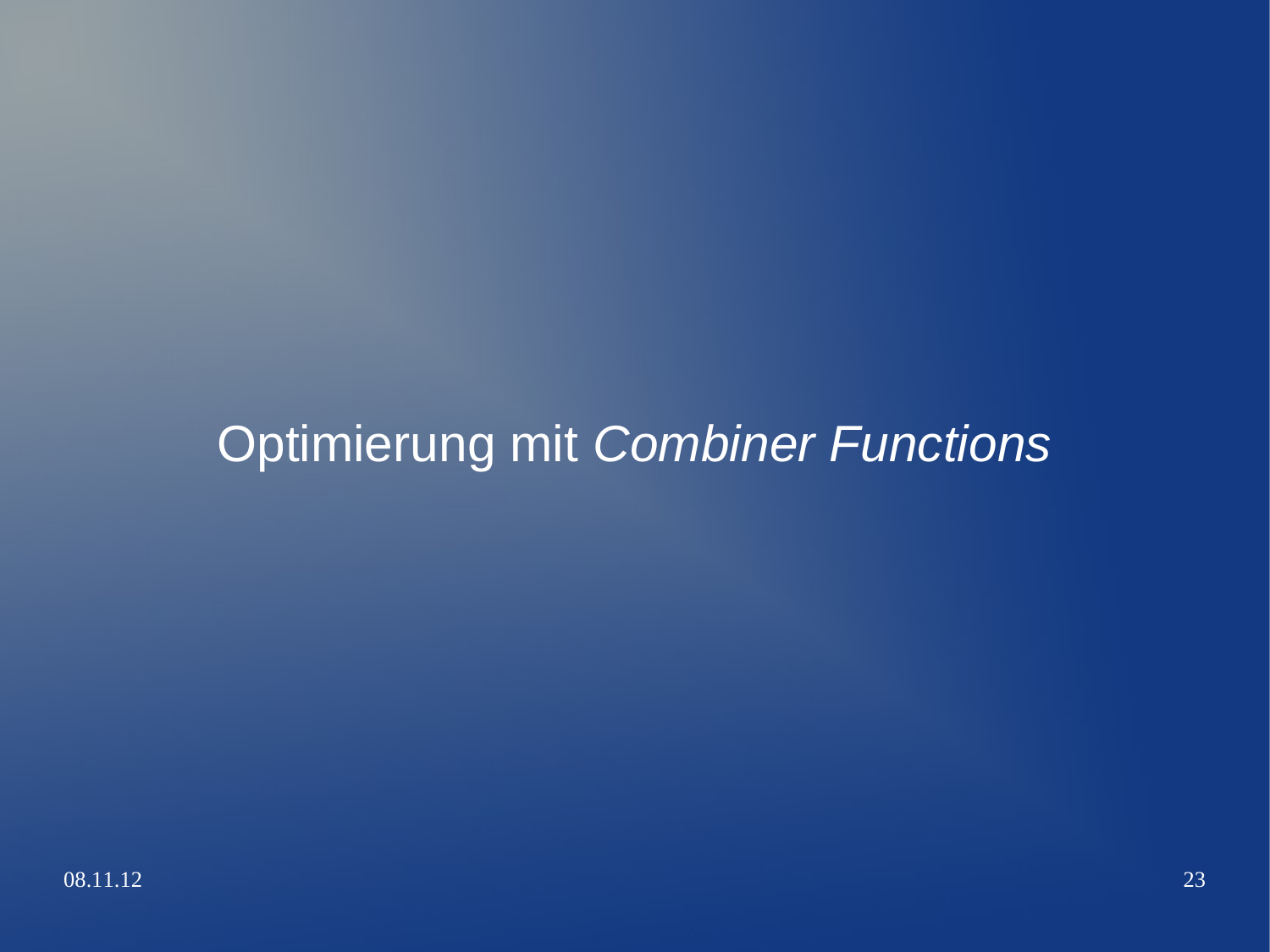## Aufgabe von Combiner Functions

- Viele MapReduce Jobs sind durch die Bandbreite des Datentransfers "begrenzt"
- Ziel von *Combiner Functions*: Datentransfer zwischen Map und Reduce Phasen minimieren
- Combiner Functions arbeiten auf dem Map-Output und reduzieren die zu transferierende Datenmenge
- Wirken wie "mini-reducer"
- Hadoop-Framework garantiert nicht wie oft Combiner angewendet wird (auch überhaupt)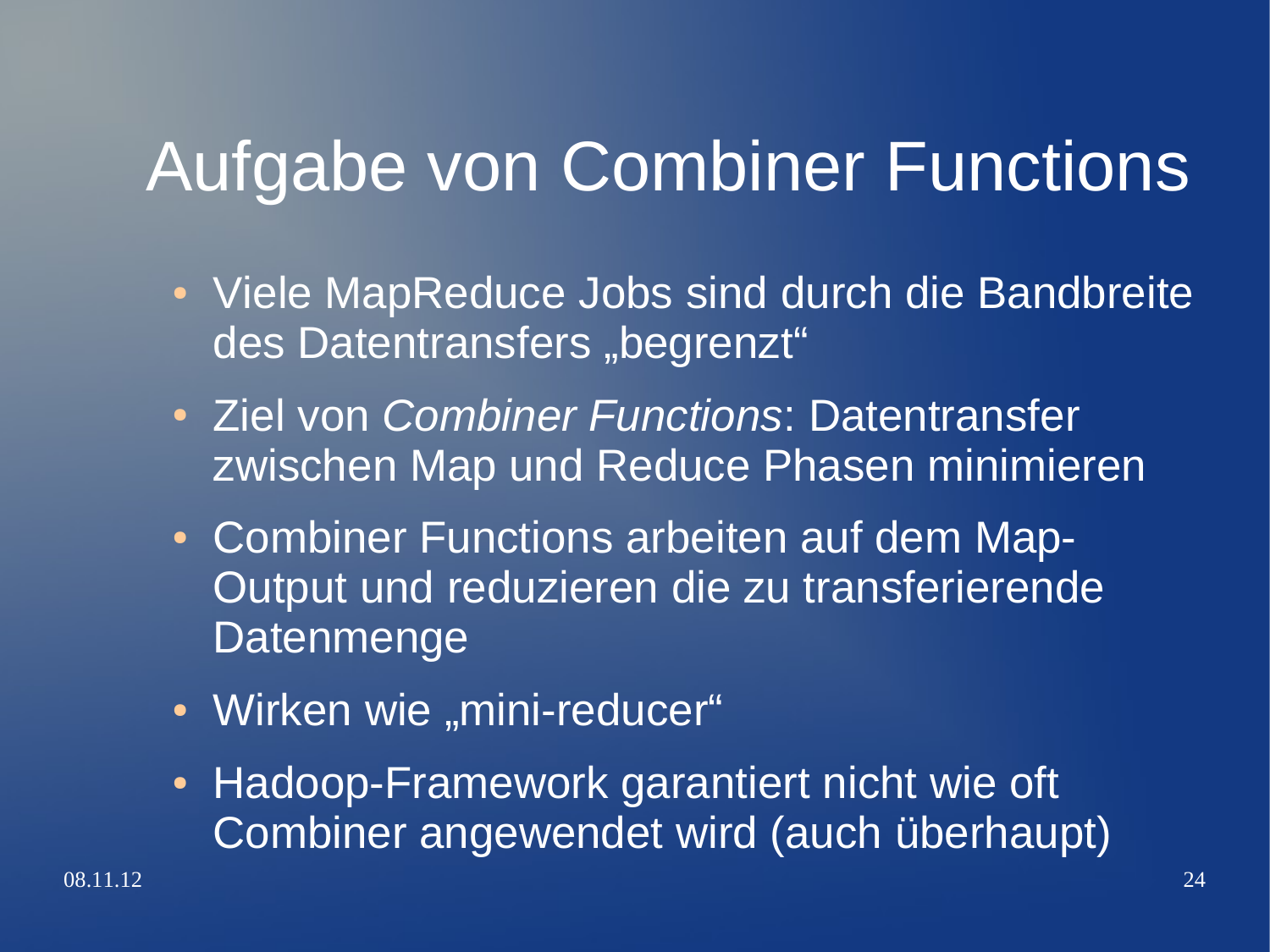## Beispiel Combiner

- Min-Value für jeden Map-Output Key finden
- Map liefert z.B. outputs:
	- node0: <"DB1", 1.3>, <"DB1", 3.0>, <"DB1",2.7>
	- node1: <"DB1", 1.7>, <"DB1", 3.3>, <"DB1",2.3>
- Combiner kann auf einem Node schon Min-Funtion aufführen
	- combine(<"DB1", 1.3>, <"DB1", 3.0>, <"DB1",2.7>) = <"DB1", 1.3>
	- combine(<"DB1", 1.7>, <"DB1", 3.3>, <"DB1",2.3>) = <"DB1", 1.7>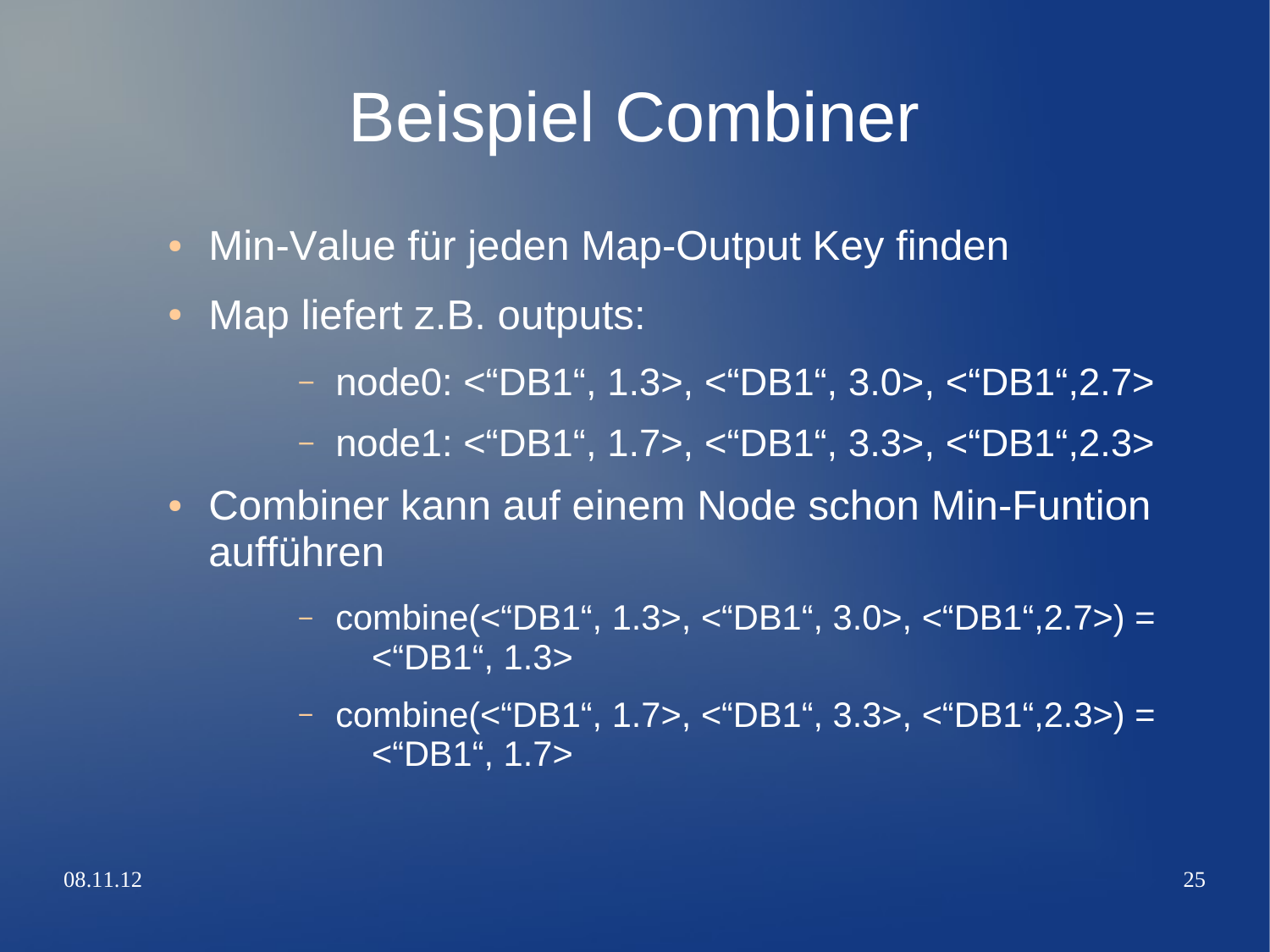## Reducer als Combiner

- Reducer als Combiner möglich, falls die Reducer Operation:
	- kommutativ:  $a * b = b * a$

 $\overline{a}$  – assoziativ:  $a * (b * c) = (a * b) * c'$ 

• Im Allgemeinen sind Combiner und Reducer nicht austauschbar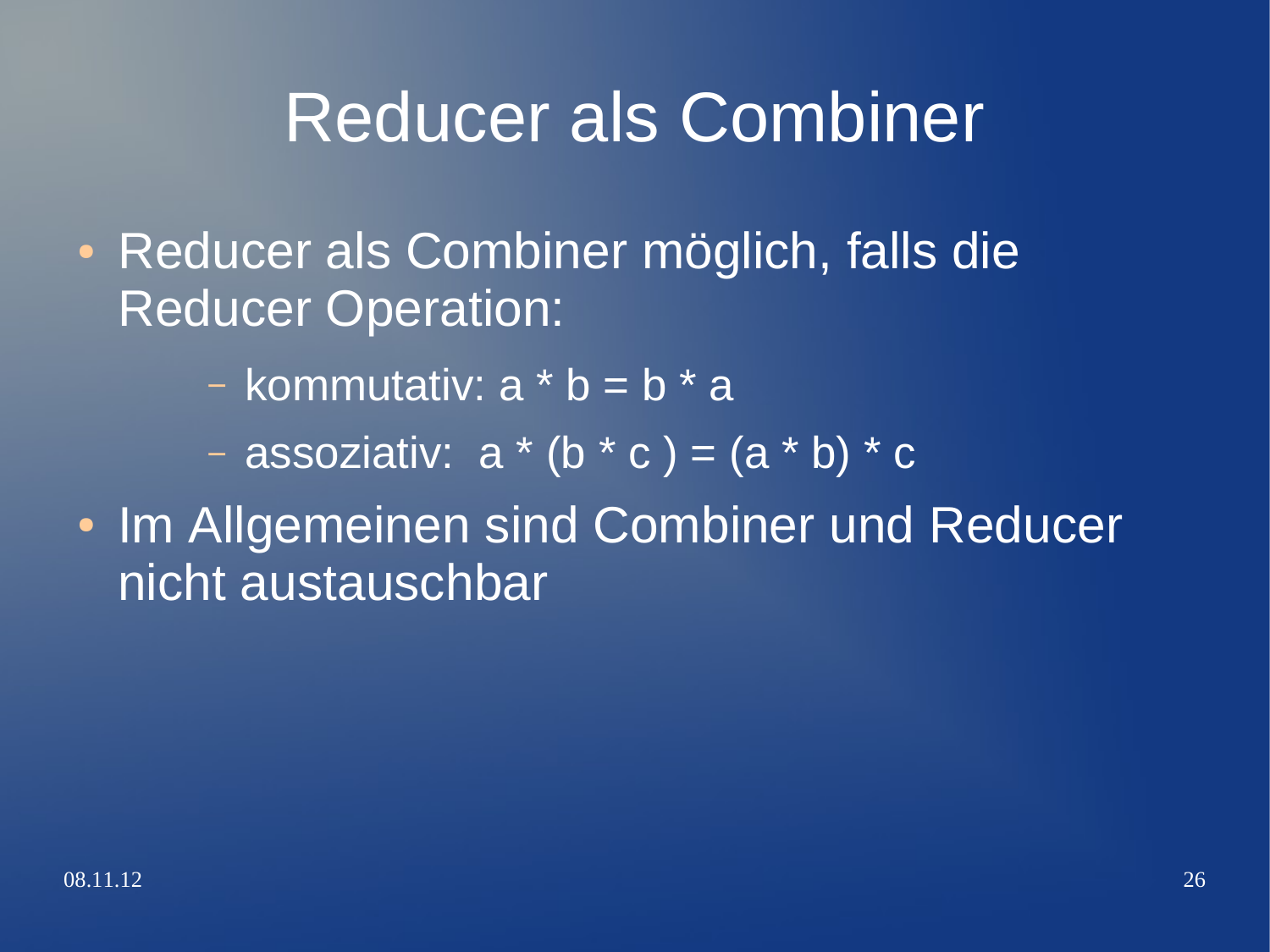### Beispiel: Reducer nicht als Combiner einsetzbar

- Durchschnitt (Mean)
	- $-$  Mean(7, 6, 3, 4, 5) = Mean(Mean(7, 6), Mean(3, 4, 5))
- Ansatz
	- Statt Mean berechnet Combiner zwei Values: sum und count
	- Reducer berechnet aus sum und count den **Durchschnitt**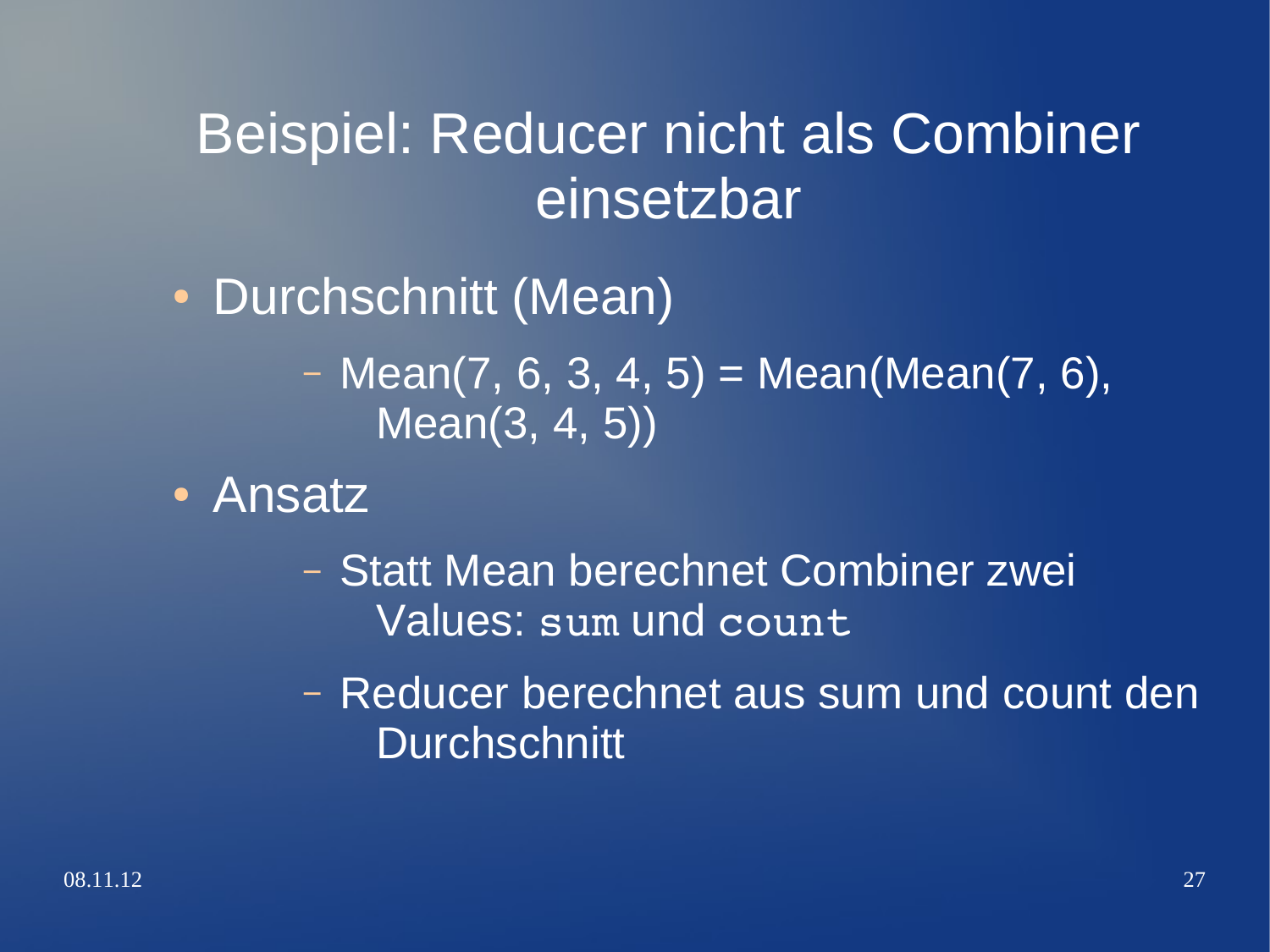### Prinzipieller Ansatz (nicht lauffähig) aus [LD]

```
●class Mapper
  nethod Map(string t, integer r)
    • Emit(string t, integer r)
●
●class Combiner
  \cdot method Combine(string t, integers [r1, r2, \ldots])
    \cdot sum \leftarrow 0
    \cdot cnt \leftarrow 0
    • for all integer r \in integers [r1, r2, \ldots] do
      \cdot sum \leftarrow sum + r
      \circ cnt \leftarrow cnt + 1
    • Emit(string t, pair (sum, cnt))
     ●
●class Reducer
  \cdot method Reduce(string t, pairs [(s1, c1), (s2, c2), \ldots])
    \cdot sum \leftarrow 0
    \cdot cnt \leftarrow 0
    • for all pair (s, c) \in pairs [(s1, c1), (s2, c2) . . .] do
      \cdot sum \leftarrow sum + s
      \cdot cnt \leftarrow cnt + c
    • ravg \leftarrow sum/cnt
    • Emit(string t, integer ravg )
```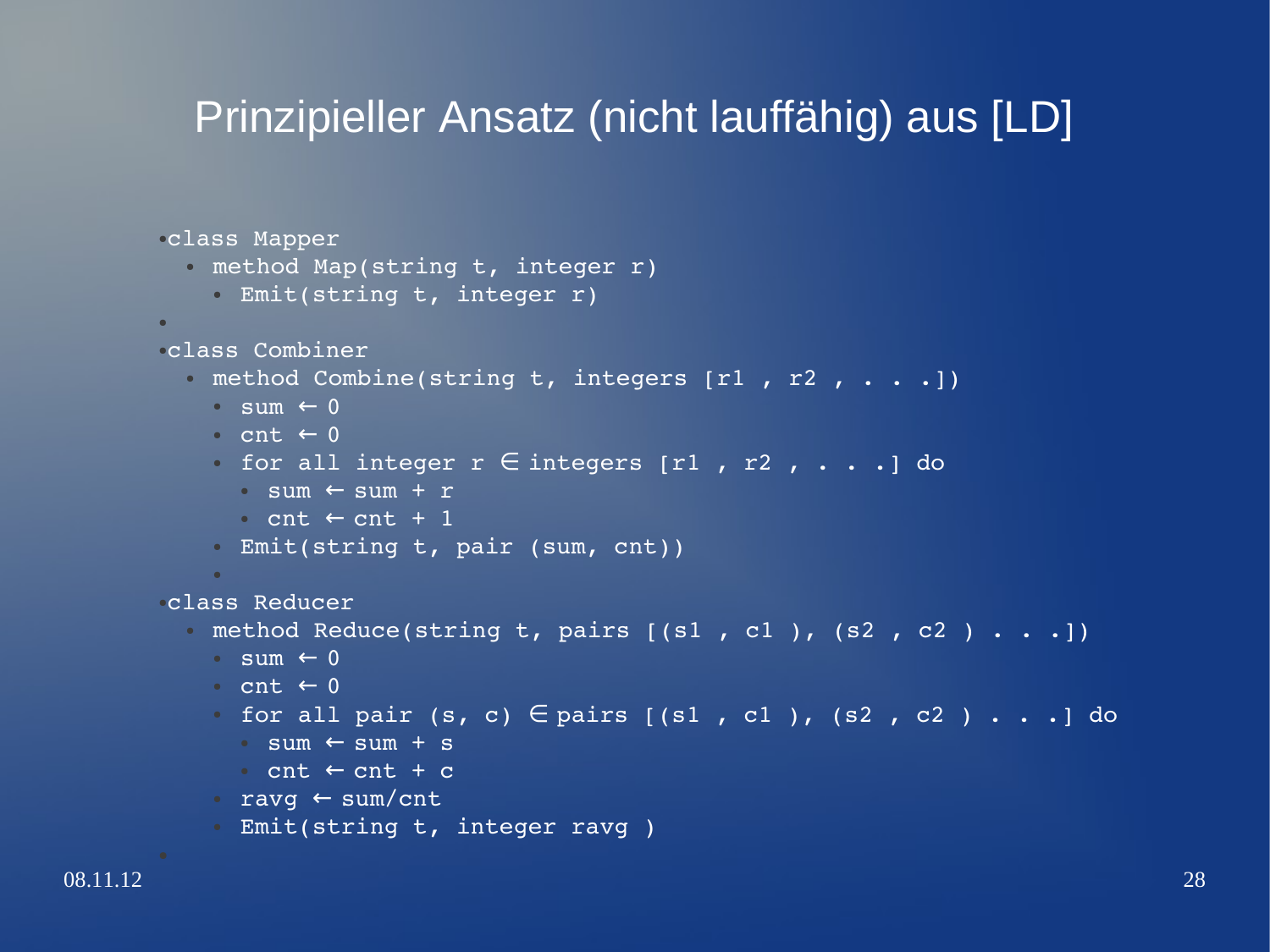## Input/Output für Combiner

- Input für Combiner muss gleich Output sein
- Input/Output von Combiner muss dem Map-Output bzw. dem reduce Input entsprechen
- Combiner stellen lediglich eine Optimierung dar!

– Was würde passieren wenn Combiner nicht aufgerufen werden, bzw. mehrfach aufgerufen werden?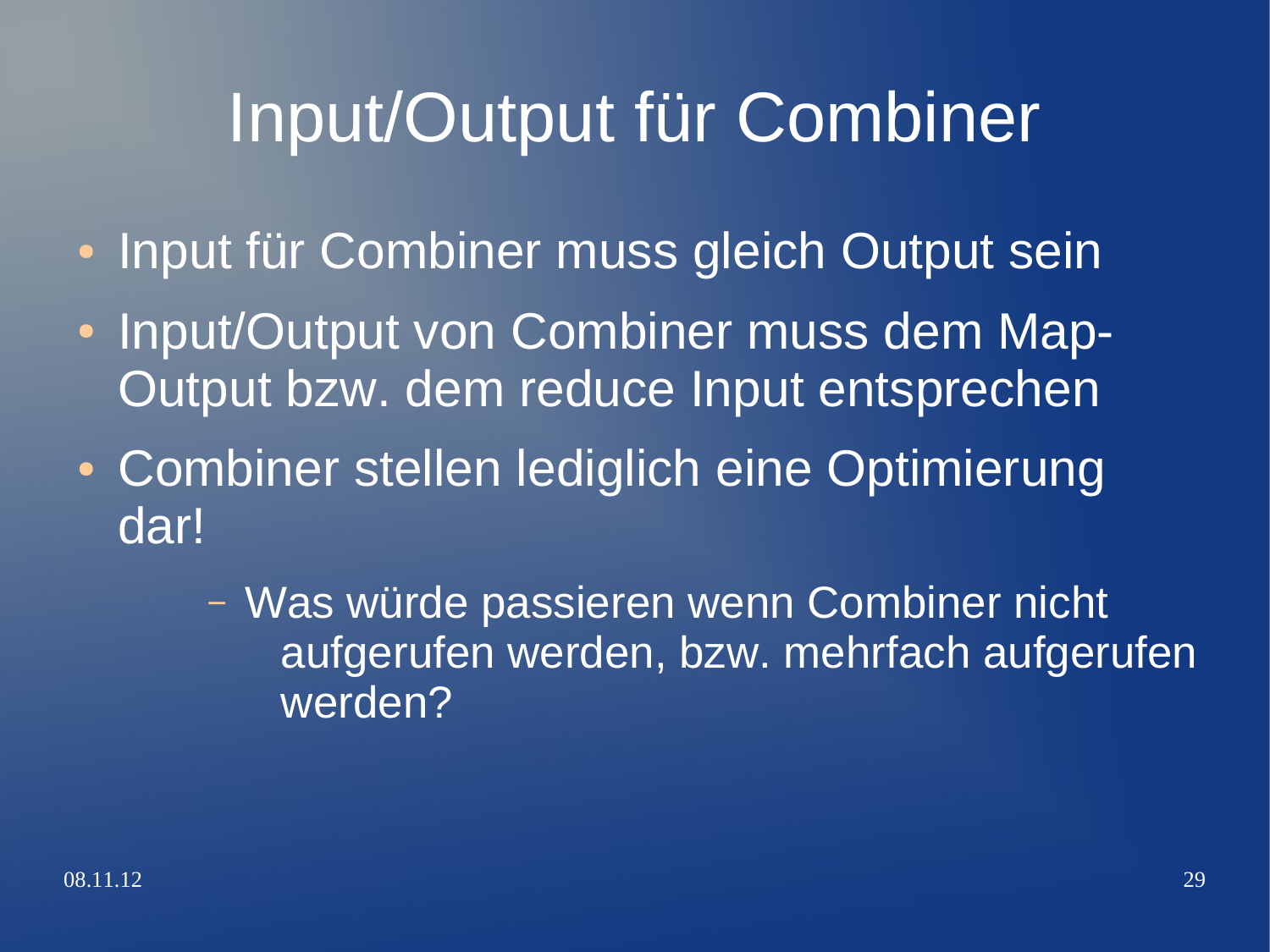### Korrekte Lösung (lauffähig) aus [LD]

```
class Mapper
    method Map(string t, integer r)
      Emit(string t, pair (r, 1))
class Combiner
      method Combine(string t, pairs [(s1, c1 ), (s2, c2 ) ...])
    sum \leftarrow 0cnt \leftarrow 0for all pair (s, c) \in pairs [(s1, c1), (s2, c2), ...] do
       sum \leftarrow sum + scnt \leftarrow cnt + c    Emit(string t, pair (sum, cnt))
class Reducer
    method Reduce(string t, pairs [(s1 ,c1 ), (s2 ,c2 ) ...])
    sum \leftarrow 0cnt \leftarrow 0for all pair (s, c) \in pairs [(s1, c1), (s2, c2), \ldots] do
        sum \leftarrow sum + scnt \leftarrow cnt + cravg \leftarrow sum/cnt
        Emit(string t, integer ravg )
```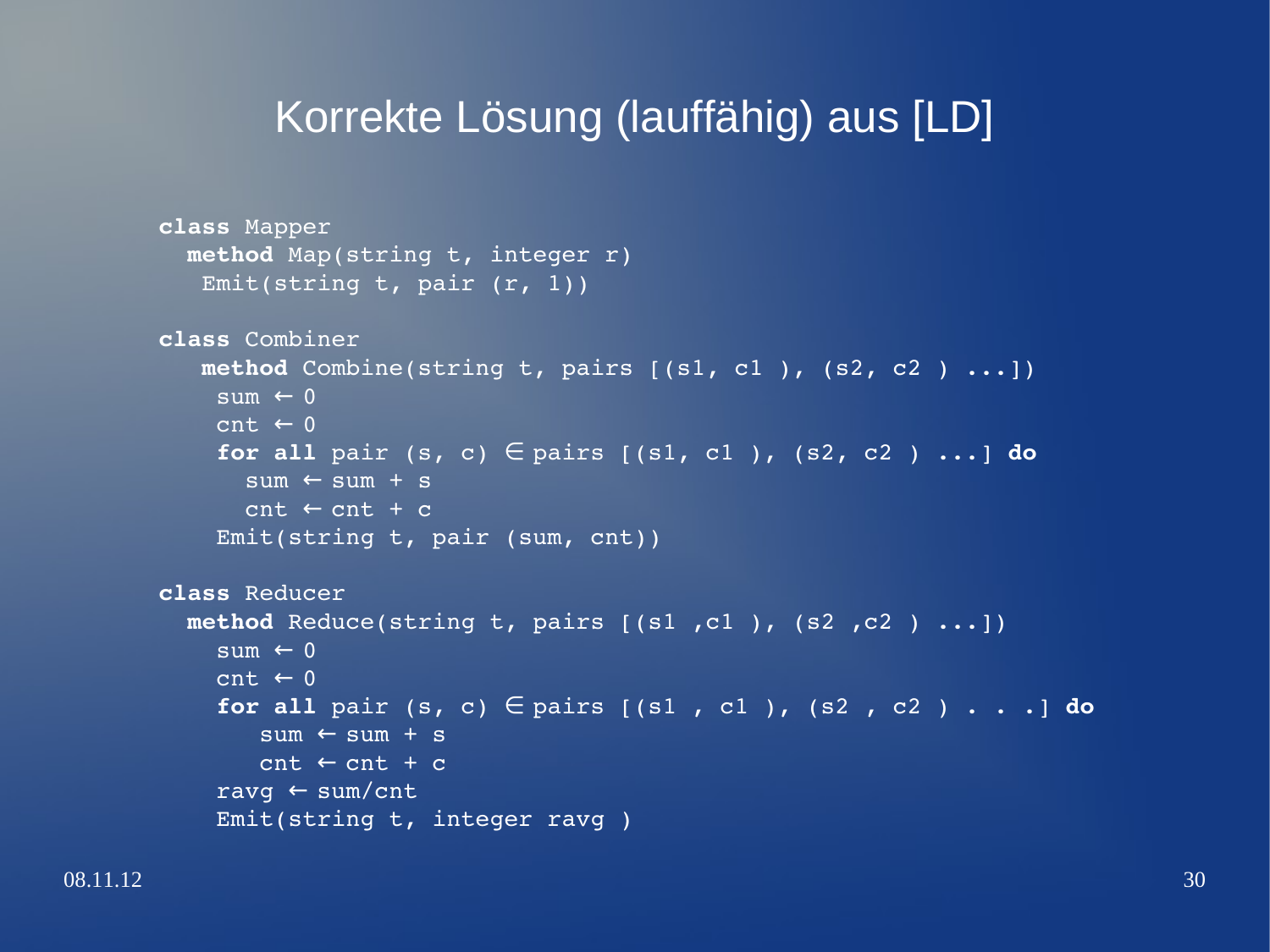Combiner Klassen anwenden  $\bullet$  Job job = new Job();

...

job.setCombiner(myRed.class)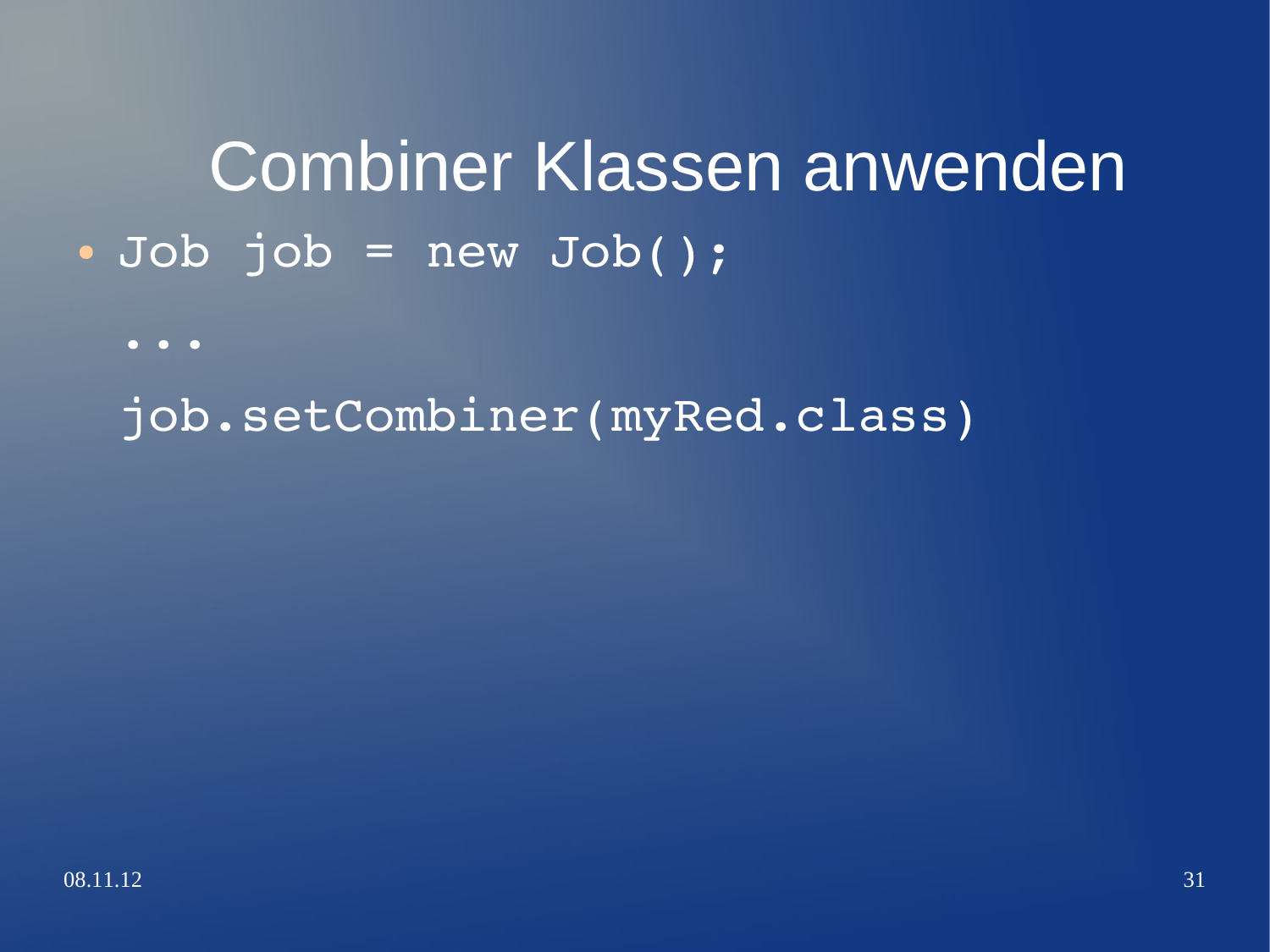### Zustand und Seiteneffekte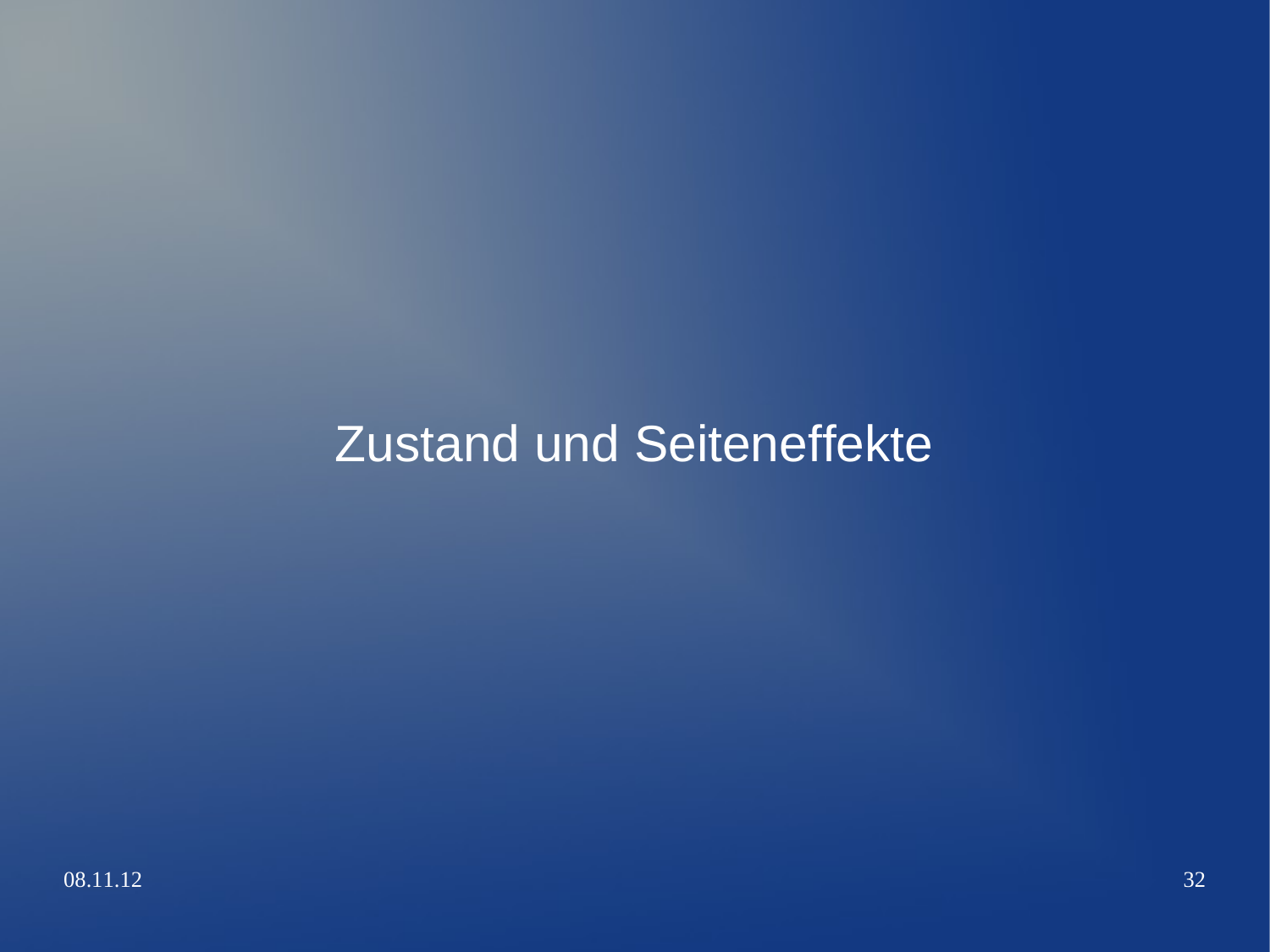## Mapper Object

• Hook für Initialisierungs-Code für jeden Map Task für Mapper Objekt:

> – protected void setup(Mapper.Context context) throws IOException, InterruptedException

- Zustand kann zwischen map-Aufrufen gehalten werden
- Hook für Abschluss-Code bei Beendigung des Map Task möglich

– protected void cleanup(Mapper.Context context) throws IOException, InterruptedException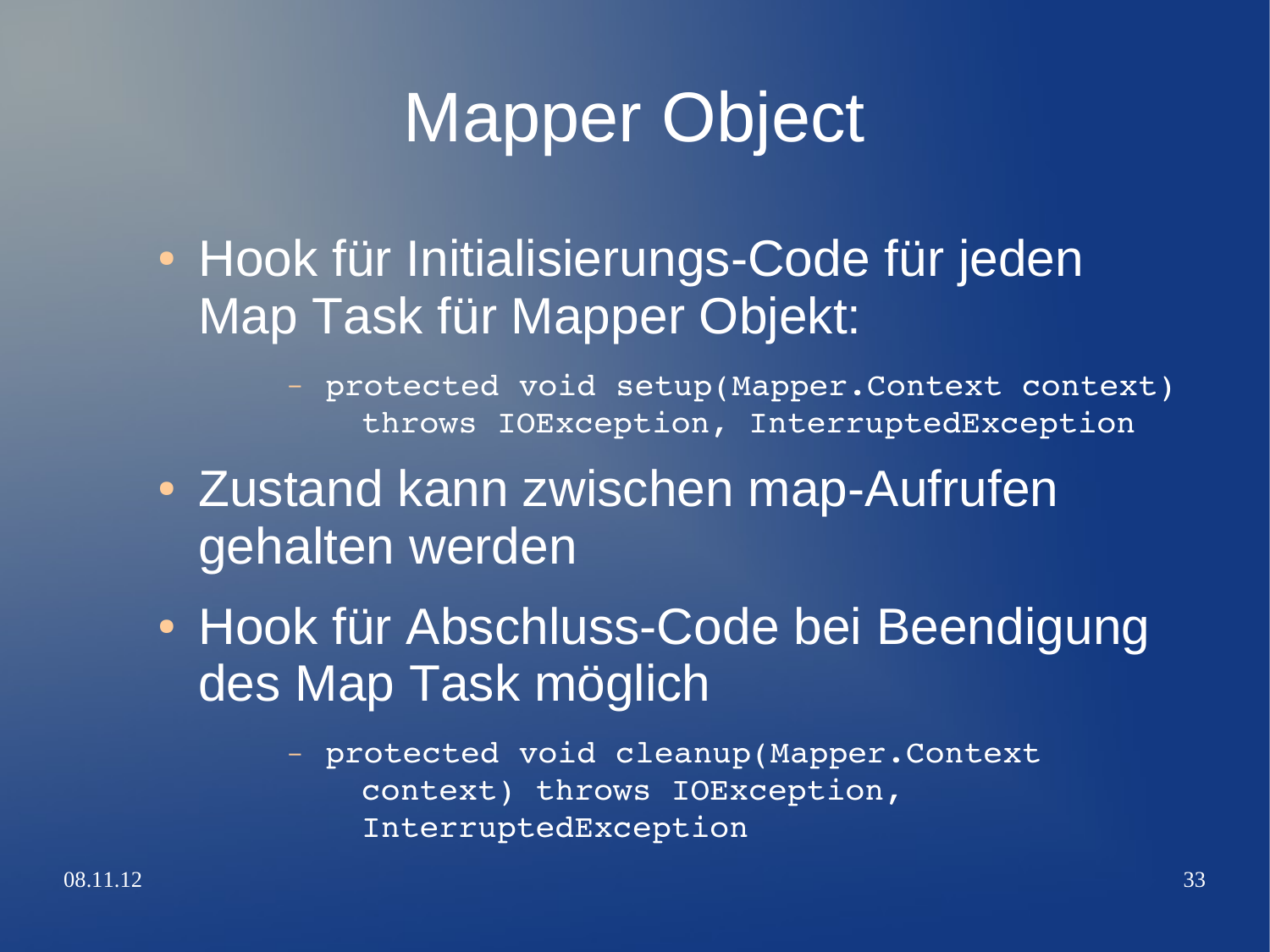## Reducer Object

• Hook für Initialisierungs-Code für jeden Map Task für Reducer Objekt:

> – protected void setup(Reducer.Context context) throws IOException, InterruptedException

- Zustand kann zwischen Reduce-Aufrufen gehalten werden
- Hook für Abschluss-Code bei Beendigung des Map Task möglich

08.11.12 **InterruptedException** 34 – protected void cleanup(Reducer.Context context) throws IOException,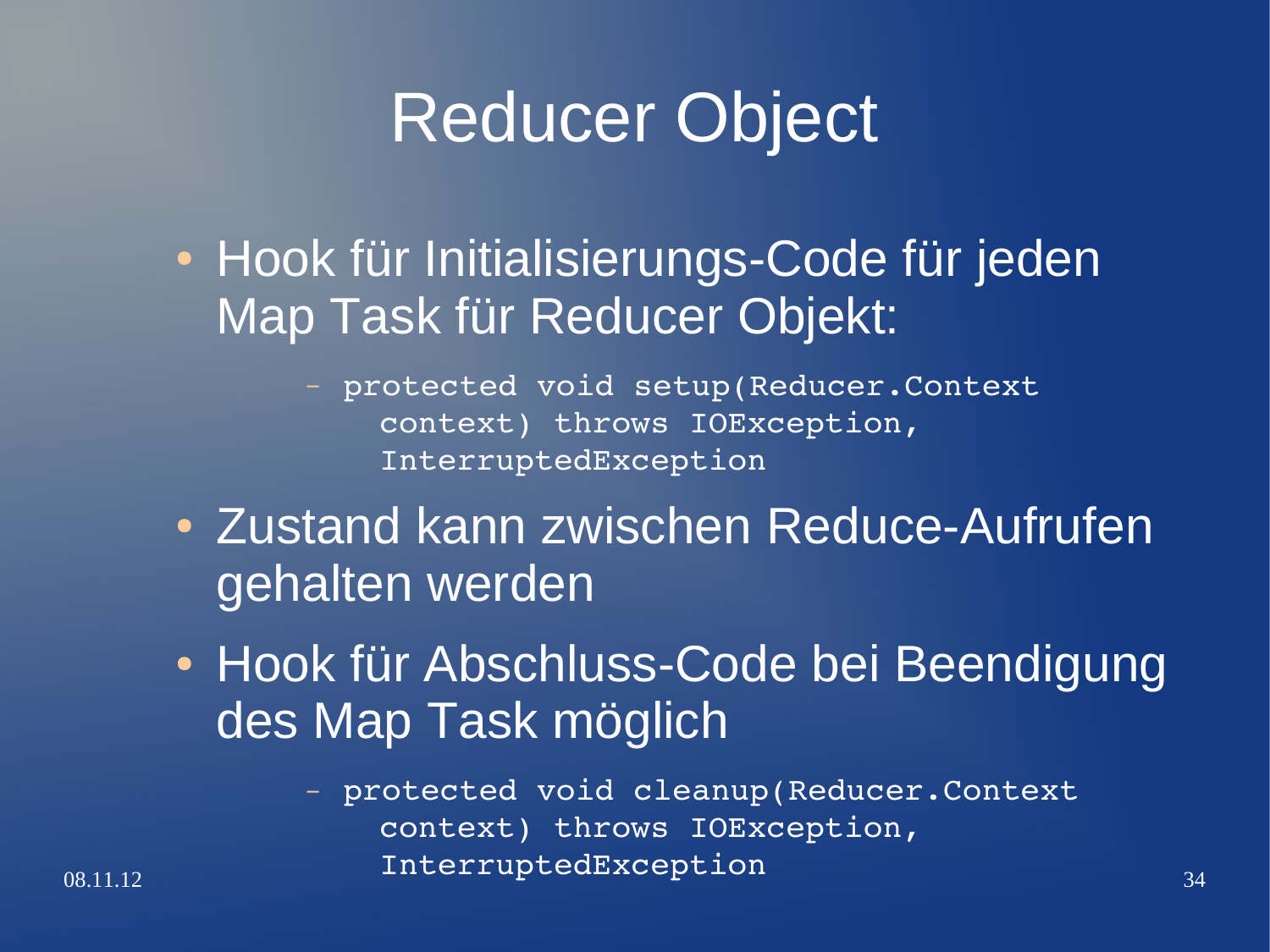## Seiteneffekte

- Mapper und Reduce können "Side Effects" haben
- Internal Side Effect
	- Lediglich interner Zustand wird geändert => kein Synchronisatonsproblem
- External Side Effect
	- z.B. Schreiben in HDFS
	- Vorsicht: Syncronisationsprobleme möglich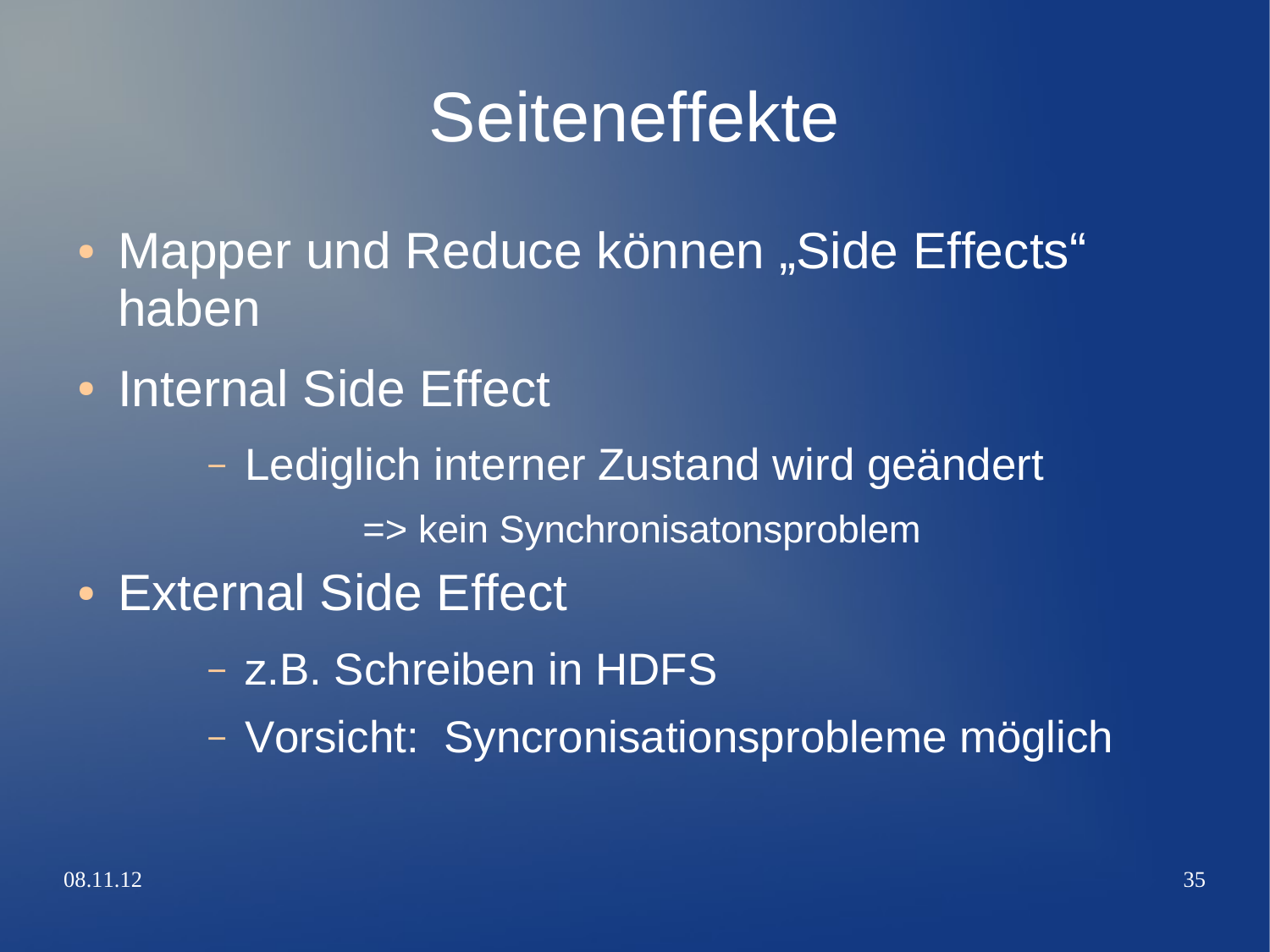### Ausblick auf weitere Themen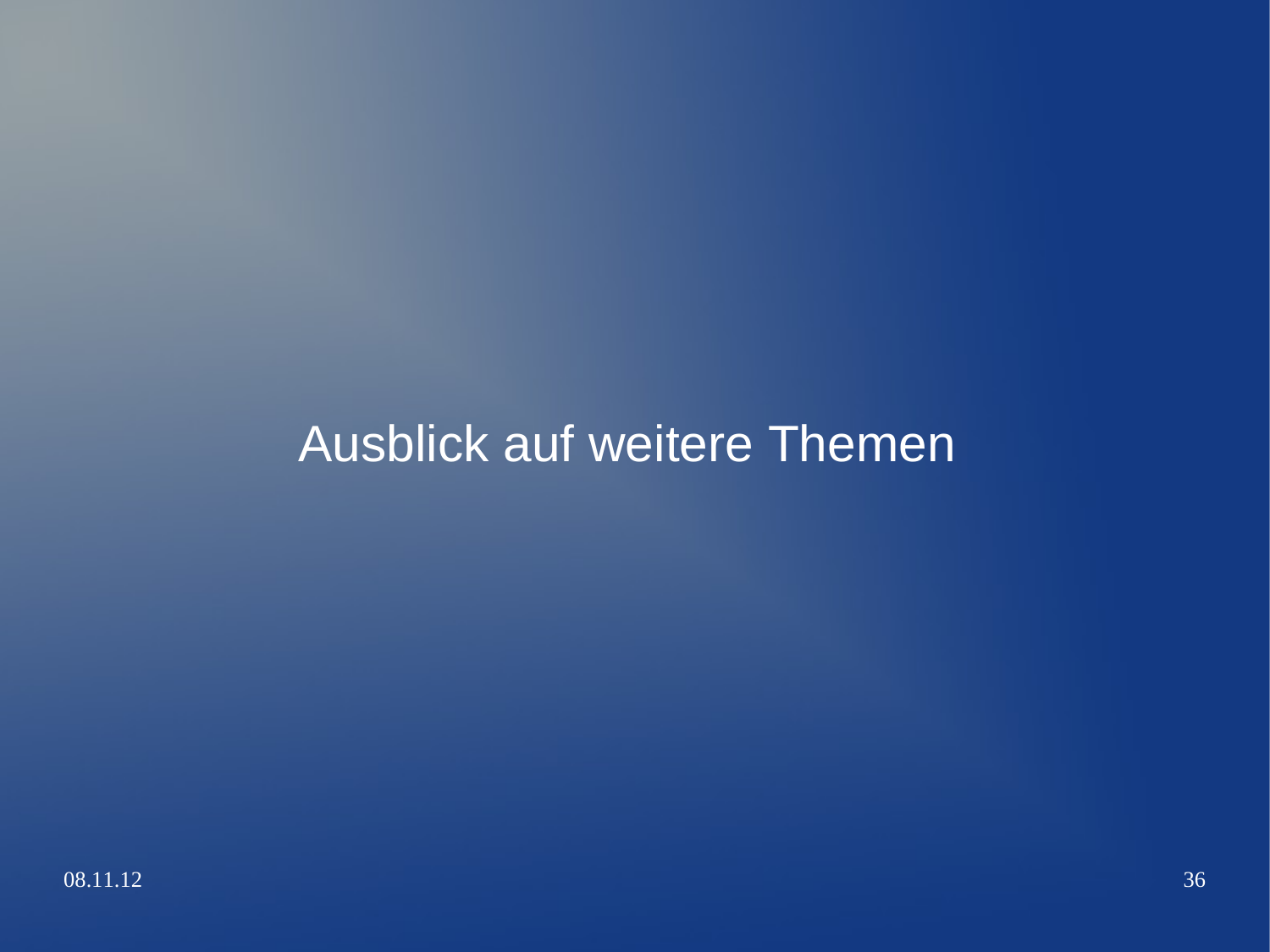## Patitioner

- Teilen den *intermediate key space* auf und weisen die keys den Reducern zu
- Einfachste Implementierung
	- 1) Hash Value auf Key
	- 2) HashValue modulo nbReducer
	- Ungeeignet für *skewed distributions*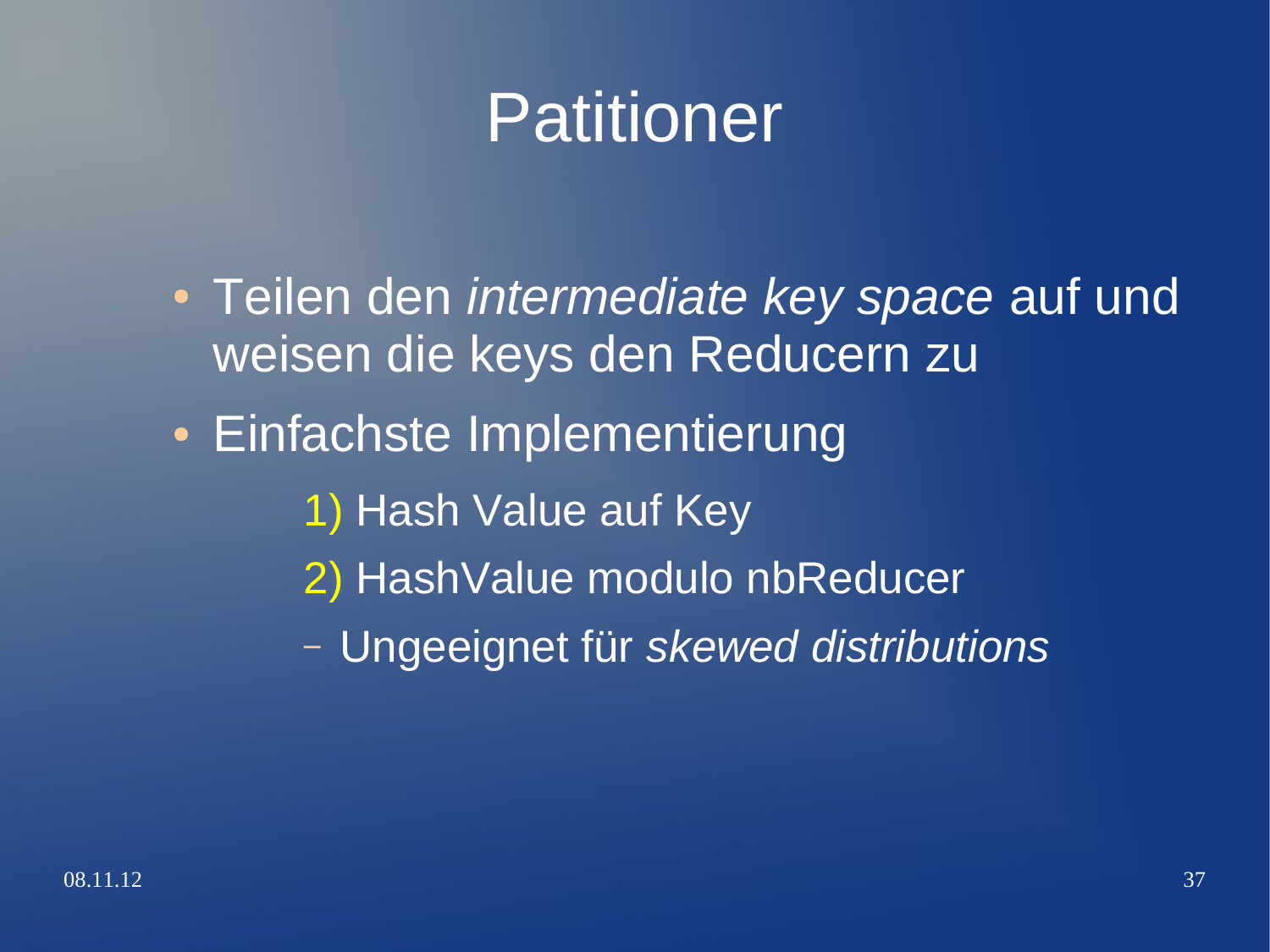# Scheduling Problem

- Task unterschiedlicher Jobs werden parallel ausgeführt
- Bei großen Jobs mehr Tasks als Clients => task queue (Priorität)
- Langsame Tasks bestimmen Zeitdauer der Map-Phase (*stragglers* = Nachzügler)
	- Speculative Execution hilft bei Hardware Problemen
	- Bei Skew in Daten: Techniken wie *local aggregation*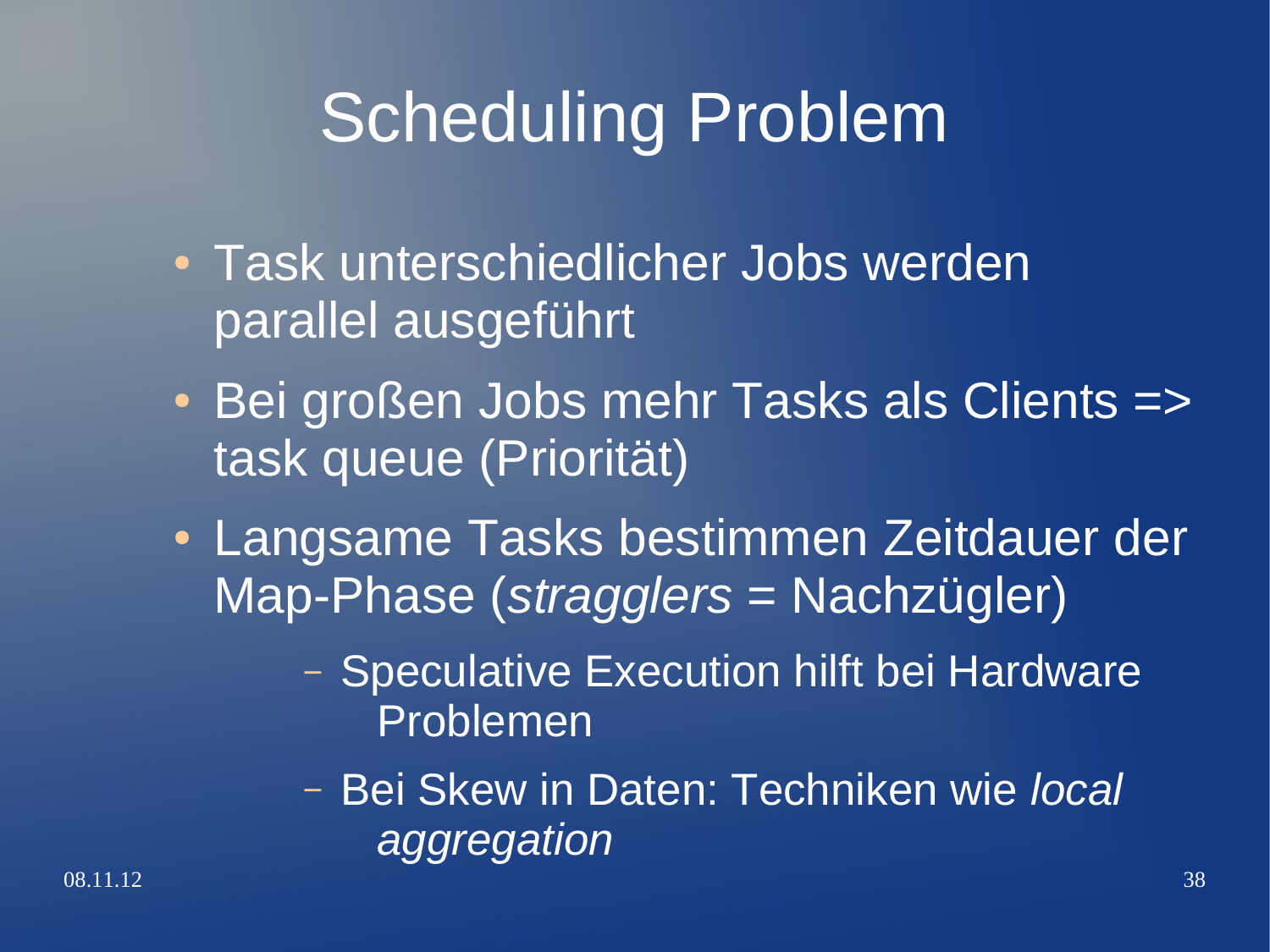## Anzahl Map-Tasks

- Anzahl der Map Tasks: Entwickler kann Hinweise geben, aber bestimmt wird es vom Framework
	- Anzahl der Files und Blocks
- Anzahl der Reduce Task kann vom Entwickler bestimmt werden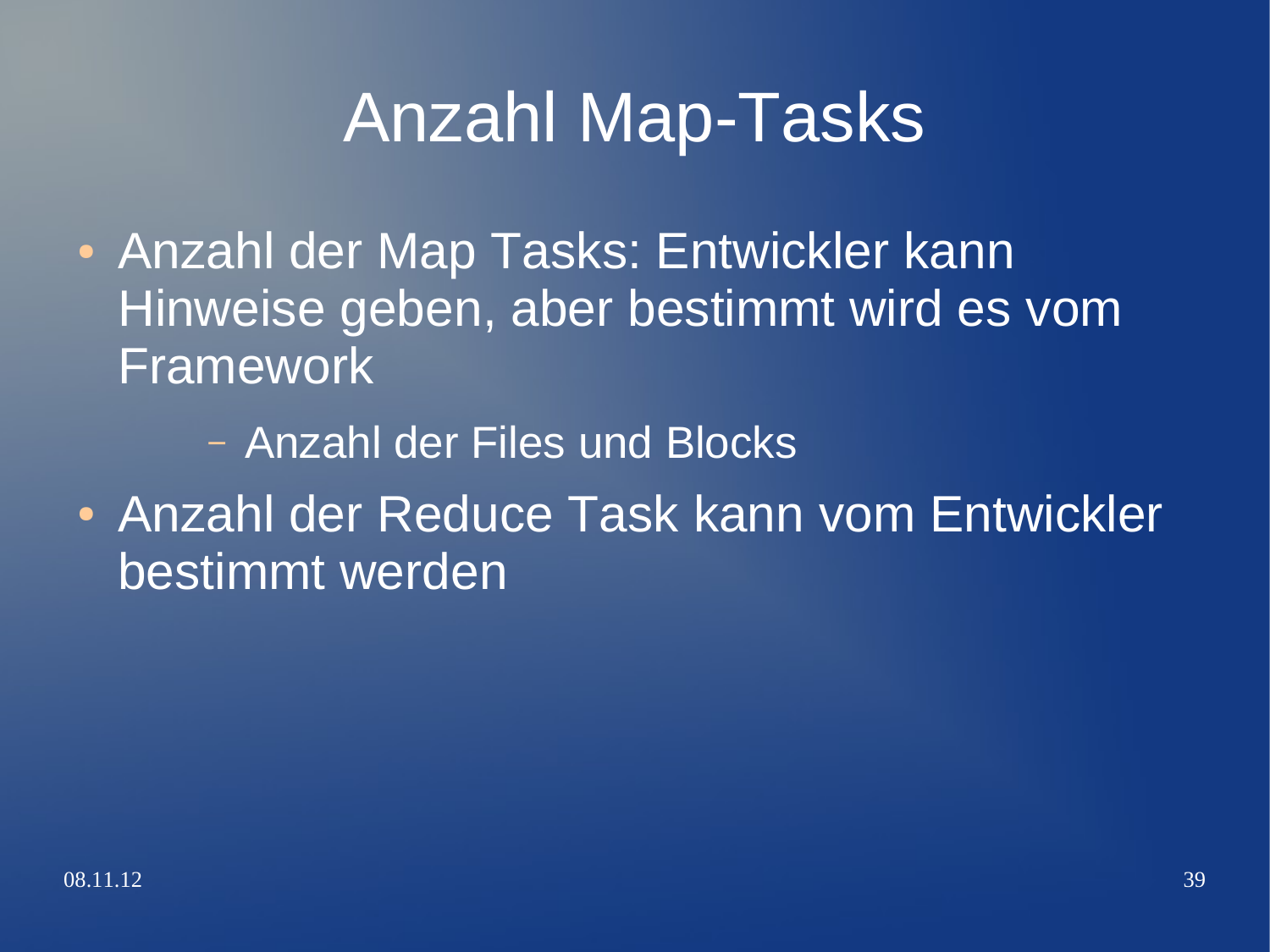## Hadoop vs. Google MR

- Intermediate Values in Googles MR sortierbar über secondary sort
- In Googles MR:
	- Reducer input key = output key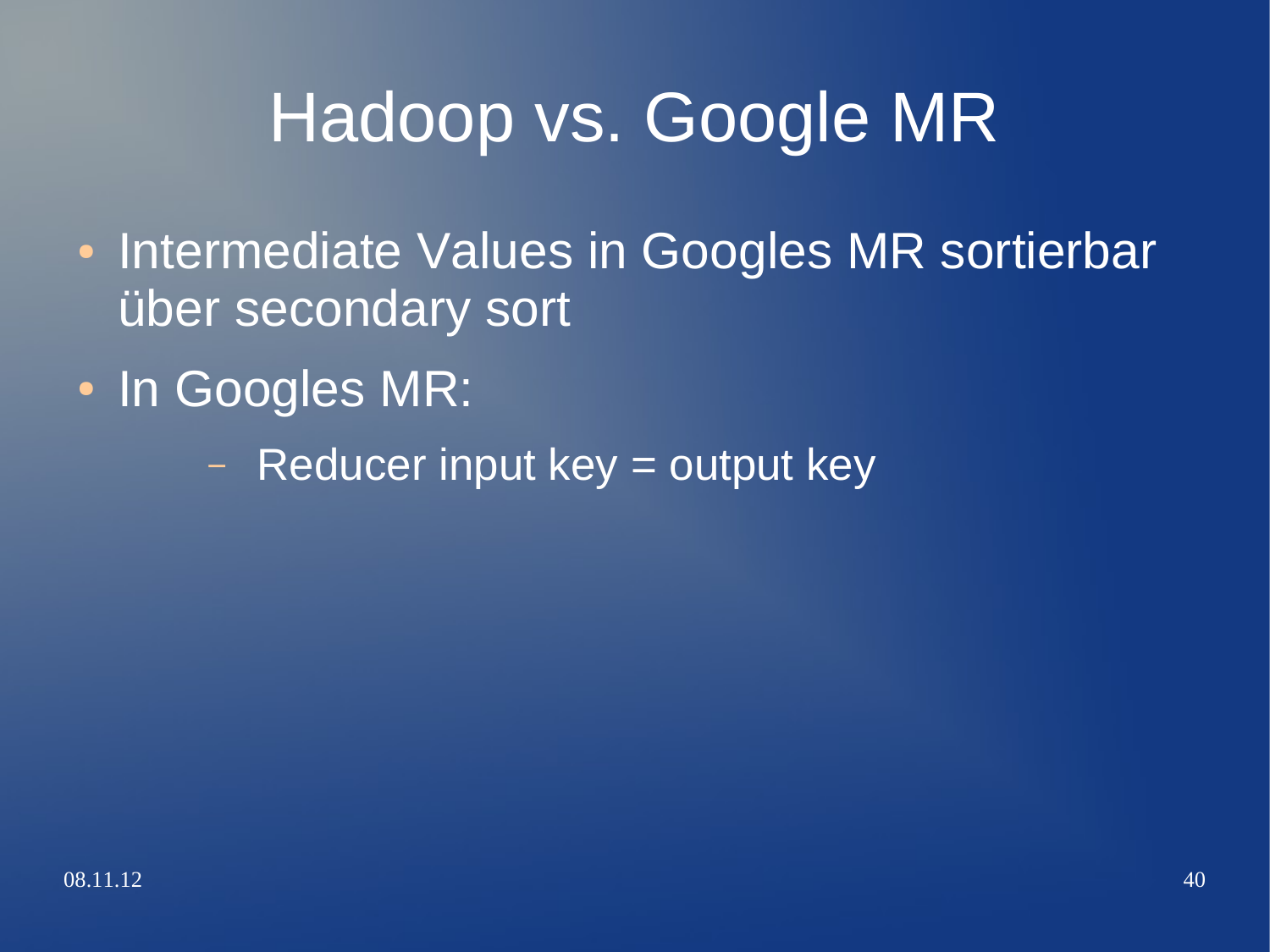### Abwägung der Split Größe

#### • kleinere *splits*

- besseres *load balancing*
- *load balacing* für unterschiedliche Rechenpower der Nodes, failed processes, andere gleichzeitiglaufende *jobs*
- *größere splits*
	- management overhead (splits)
	- map task creation
- split Größe entspricht HDFS Block Größe (default 64MB)
- 08.11.12 41 – max. mögliche Größe, die sicher auf einem Node gespeichert ist – data locality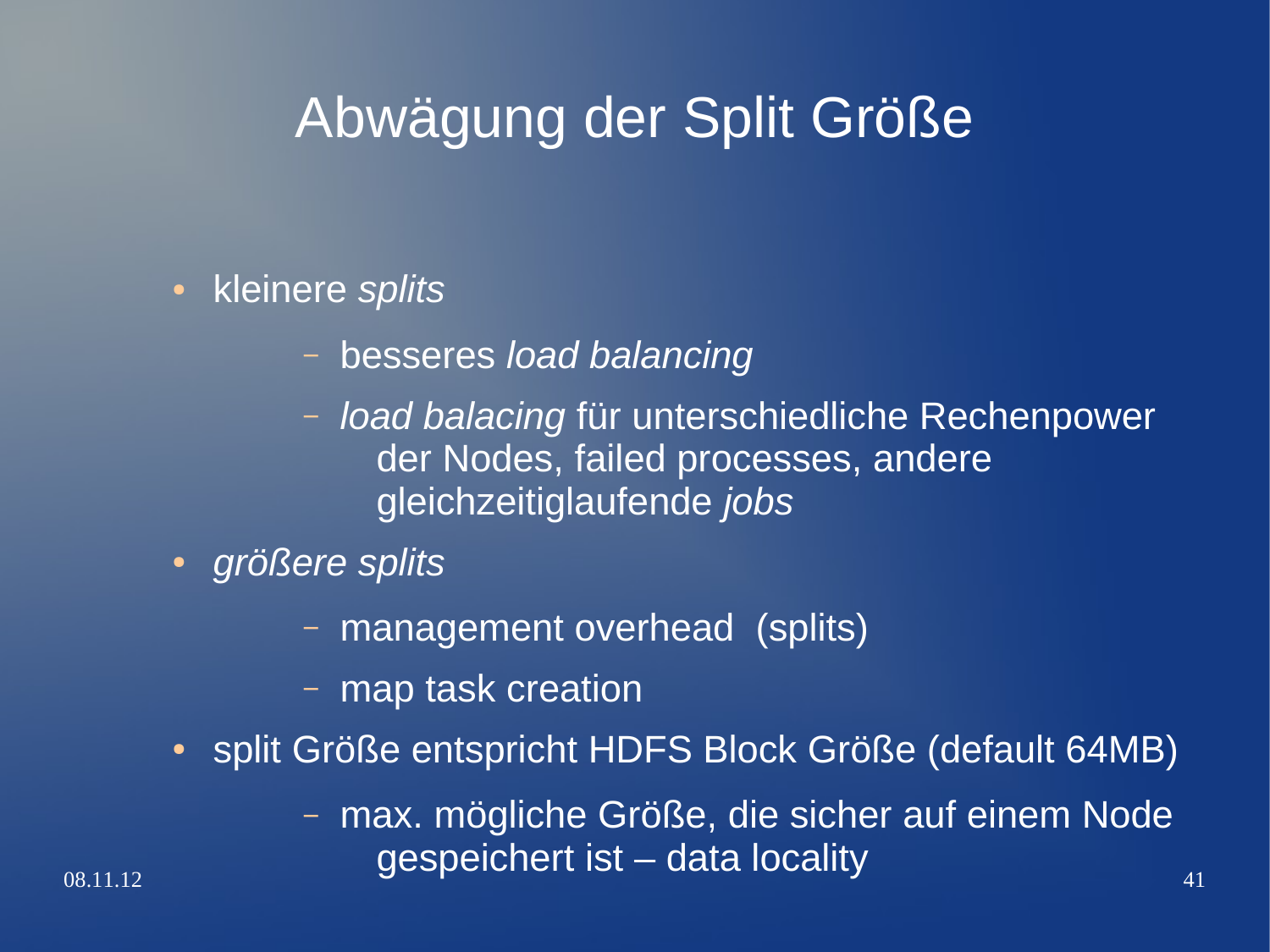## Komplexere Keys oder Values

- Um komplexe Objekte als Key oder Value zu verwenden müssen diese das Interface Writable implementieren
- Keys müssen zusätzlich WritableComparable implementieren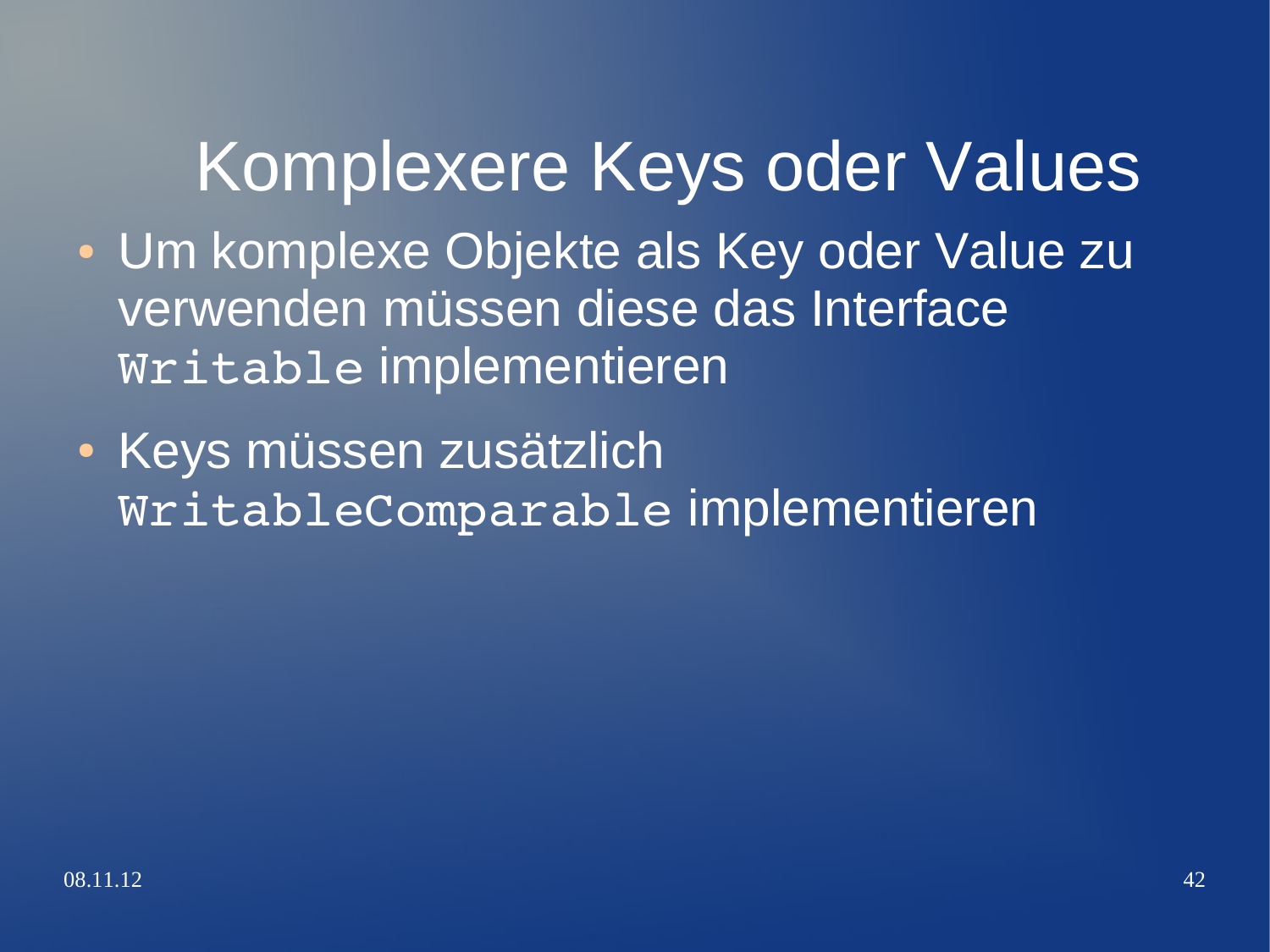### Hadoop und andere Programmiersprachen als Java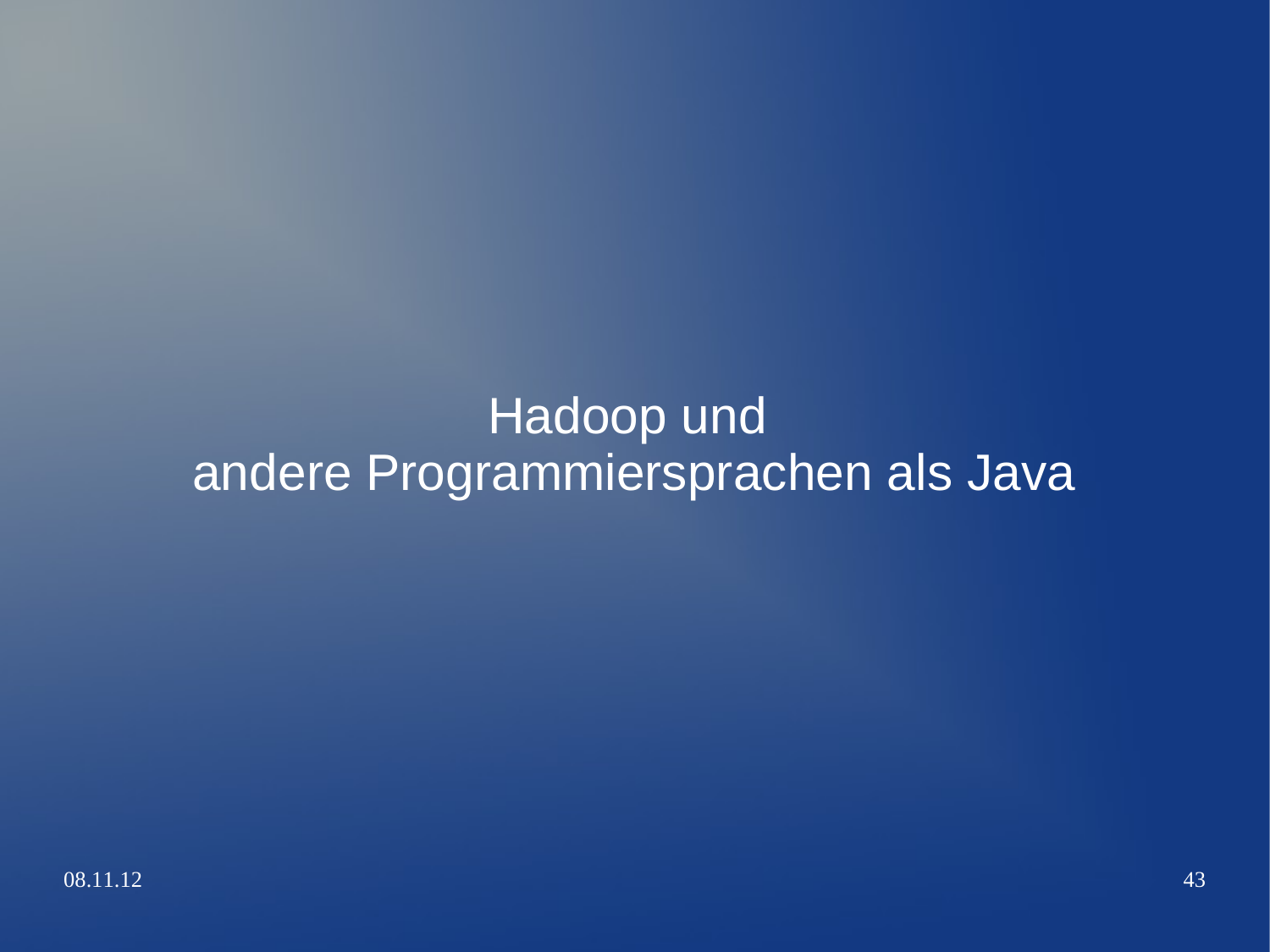## nicht nur Java

- Hadoop Streaming
	- für andere Programmiersprachen
	- unix standard streams
- Hadoop Pipes: C++ Interface zu Hadoop RapReduce

– über sockets – nicht JNI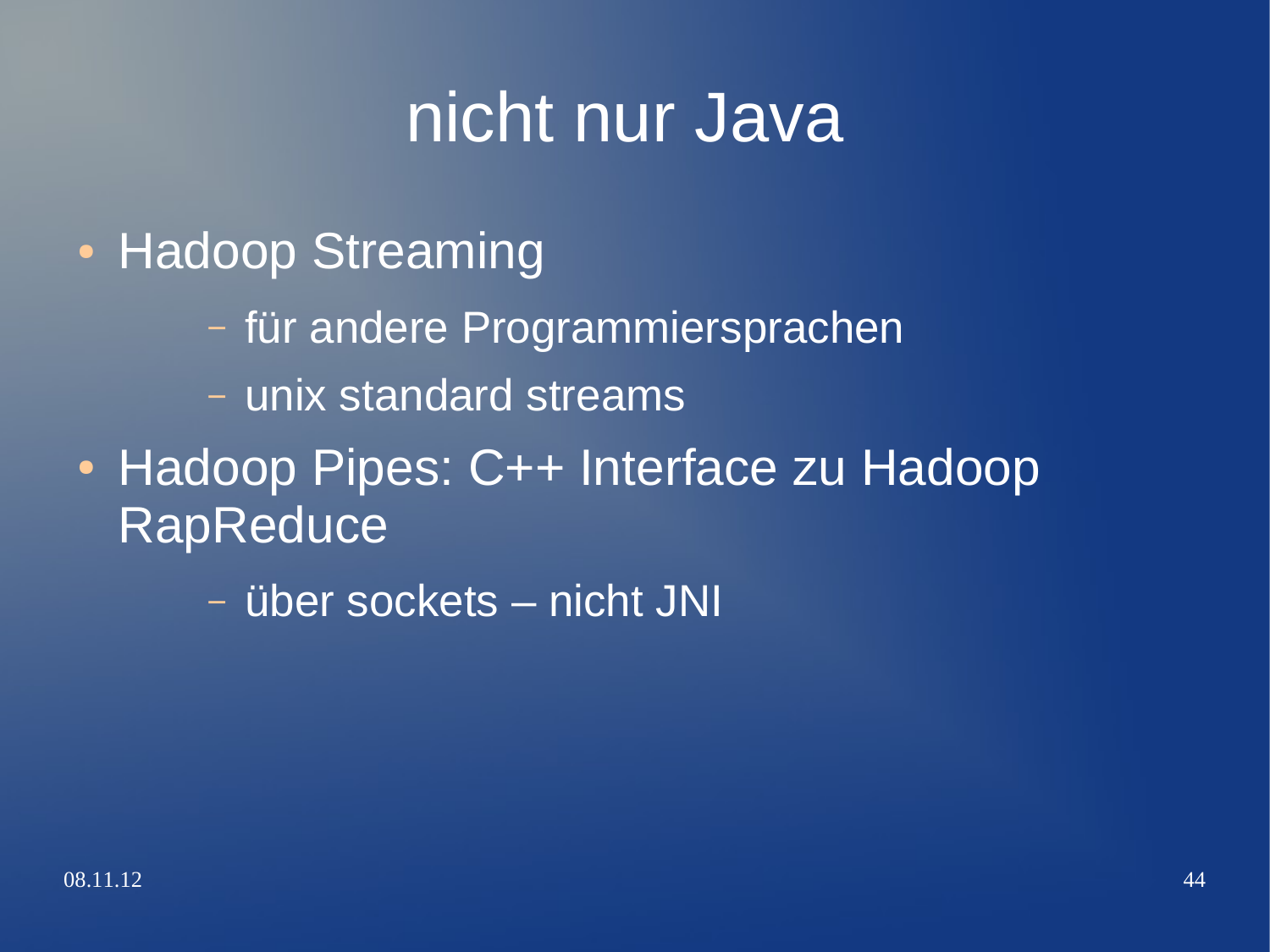### Versionen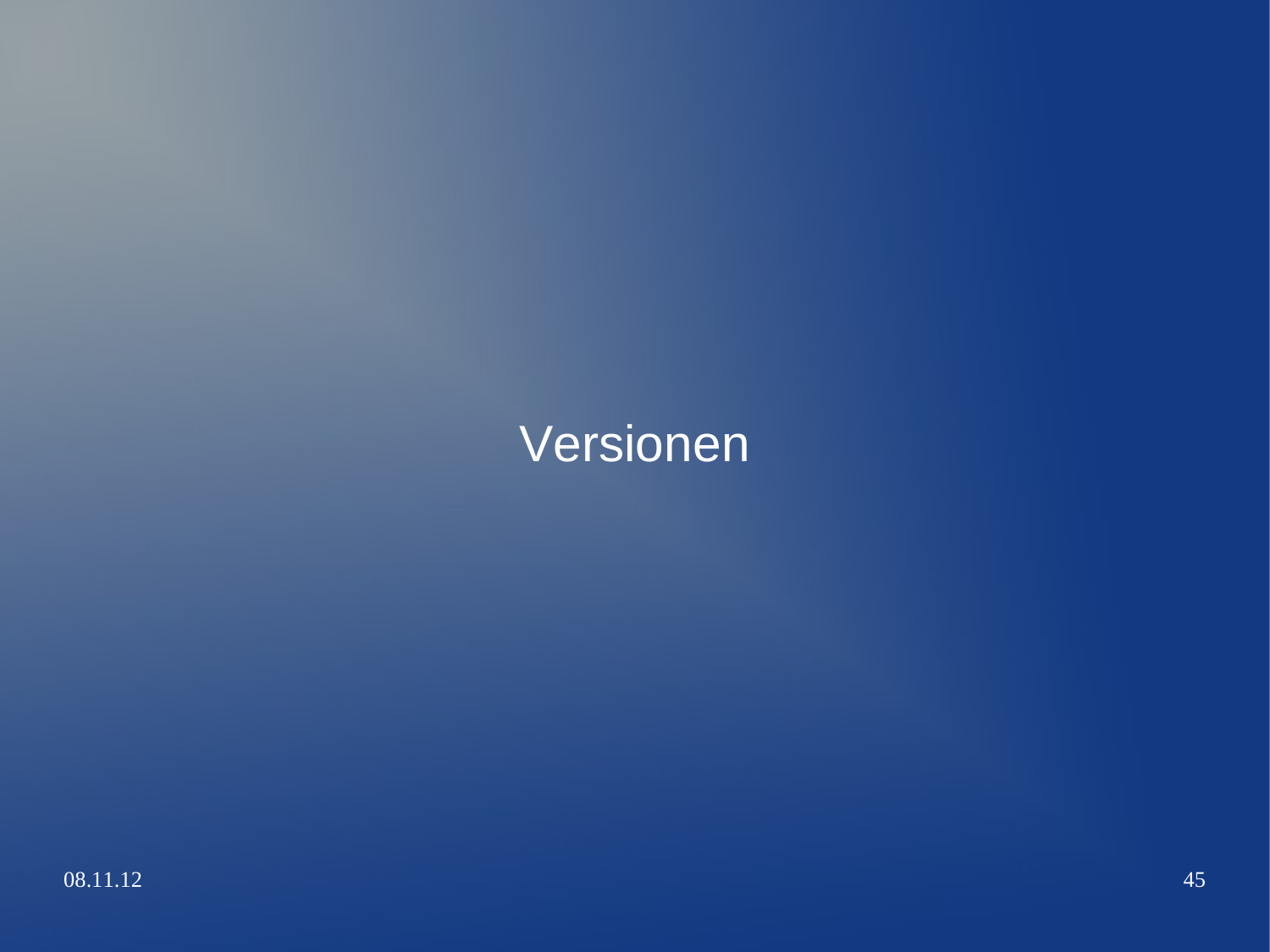### Versionen

- bis 0.20: alte API
- 1.x (formerly 0.20) release series
- newer 0.22 and 0.23 series

– Hadoop 0.23: new MapReduce runtime, MapReduce 2 basiert auf YARN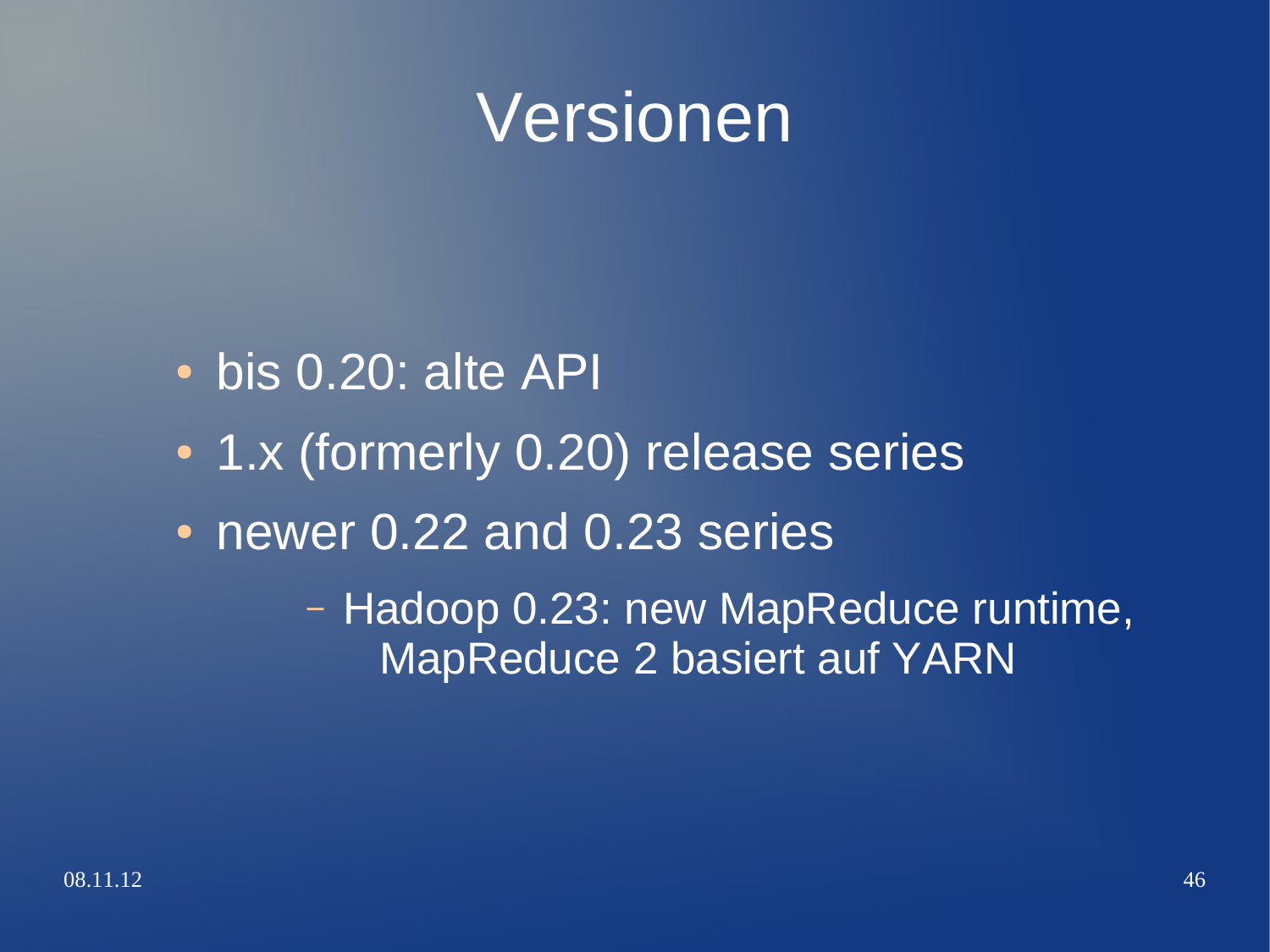Apache Hadoop 0.23 <http://hadoop.apache.org/common/docs/r0.23.0/>

- HDFS Federation
	- Skalieren des NameServers horizontal über verschiedene unabhängige NameNodes

• YARN (MapReduce Version2)

– Aufspalten des JobTracker in 2 Dämonen-Prozesse

- resource management
- $\cdot$  job scheduling/monitoring